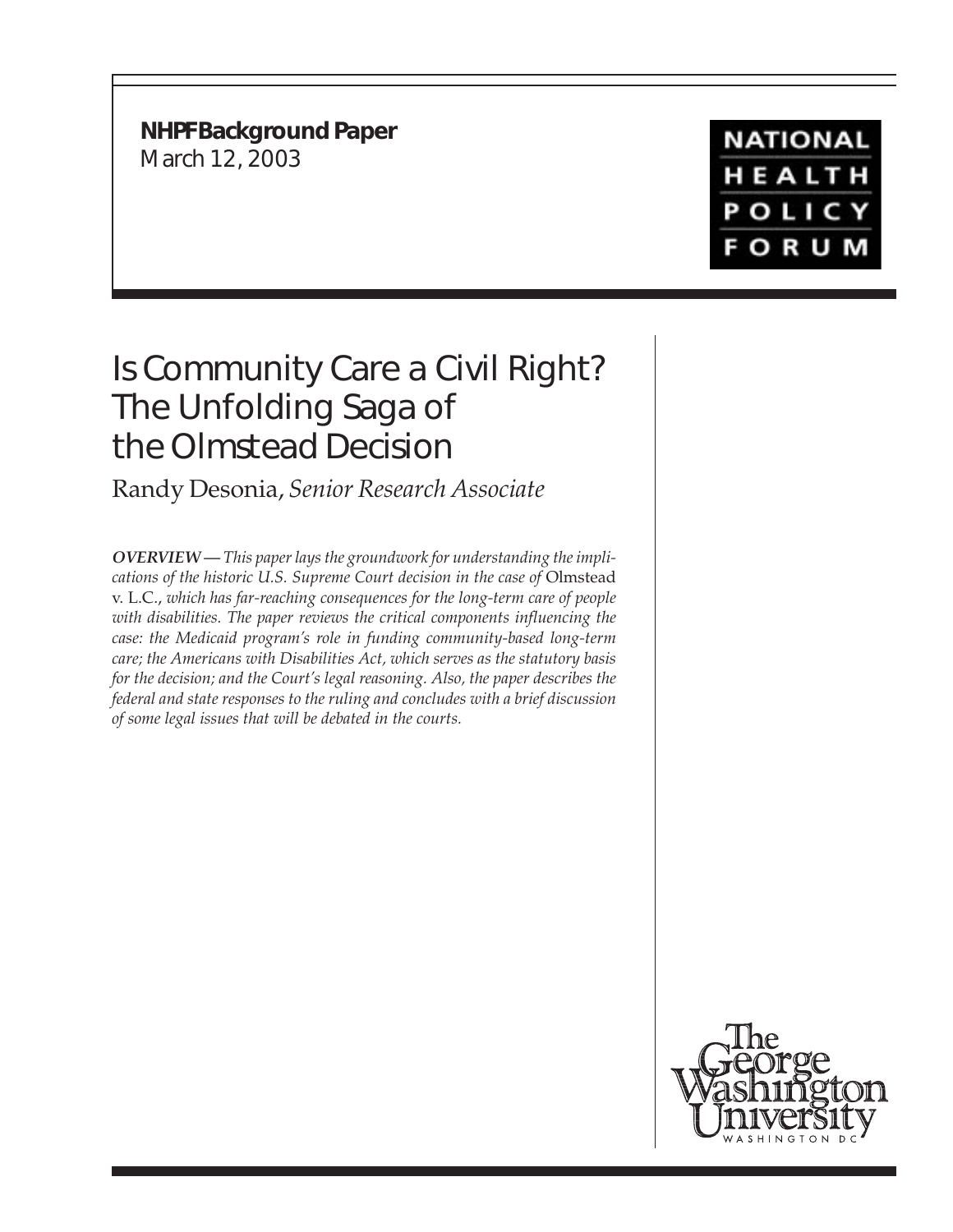## Is Community Care a Civil Right? The Unfolding Saga of the *Olmstead* Decision

On June 19, 1999, the U.S. Supreme Court handed down a landmark civil rights decision that caused people with disabilities to cheer. The ruling, *Olmstead v. L.C*., put states on notice that unnecessary segregation of individuals with disabilities is a violation of the Americans with Disabilities Act of 1990 (ADA). People with disabilities hailed the ruling as their civil rights equivalent to *Brown v. Board of Education of Topeka,* which ordered the desegregation of the nation's public schools.<sup>1</sup> A new era promising home- and community-based services as the standard for long-term care was on the horizon.

The ruling elicited powerful responses from many organizations and people. The federal government issued new guidance for states to comply with the ADA and provided grants to expand the availability of community-based services. Dozens of states organized task forces to develop implementation plans. Researchers published numerous legal analyses. And advocates filed lawsuits against states.

Although the case that set off this flurry of activity appears straightforward, the decision it produced has resulted in years of uncertainty. The Court's opinion is complex, its guidance to states is vague, and the unanswered legal questions are many. Writing for the majority, Justice Ruth Bader Ginsburg foreshadowed the uncertainties the opinion would leave behind when she wrote: "We confront the question whether the proscription of discrimination may require placement of persons with mental disabilities in community settings, rather than in institutions. The answer, we hold, is a qualified yes." Resolving the ambiguities raised by this ruling will take many more years. In the meantime, states have no choice but to proceed with their efforts to comply.

#### **MEDICAID'S INSTITUTIONAL BIAS: A HINDRANCE TO THE AVAILABILITY OF HOME- AND COMMUNITY-BASED SERVICES**

The *Olmstead* case is not based on Medicaid law, nor does it expressly require a restructuring of the program.2 However, the *Olmstead* plaintiffs sought placement under a Medicaid home- and community-based services waiver, and state compliance with the ADA will likely be financed largely by Medicaid. Consequently, the first step in understanding the *Olmstead* **National Health Policy Forum** 2131 K Street NW, Suite 500 Washington DC 20037

202/872-1390 202/862-9837 [fax] nhpf@gwu.edu [e-mail] www.nhpf.org [web]

**Judith Miller Jones** *Director*

**Judith D. Moore** *Co-Director*

**Michele Black** *Publications Director*

**NHPF** is a nonpartisan education and information exchange for federal health policymakers.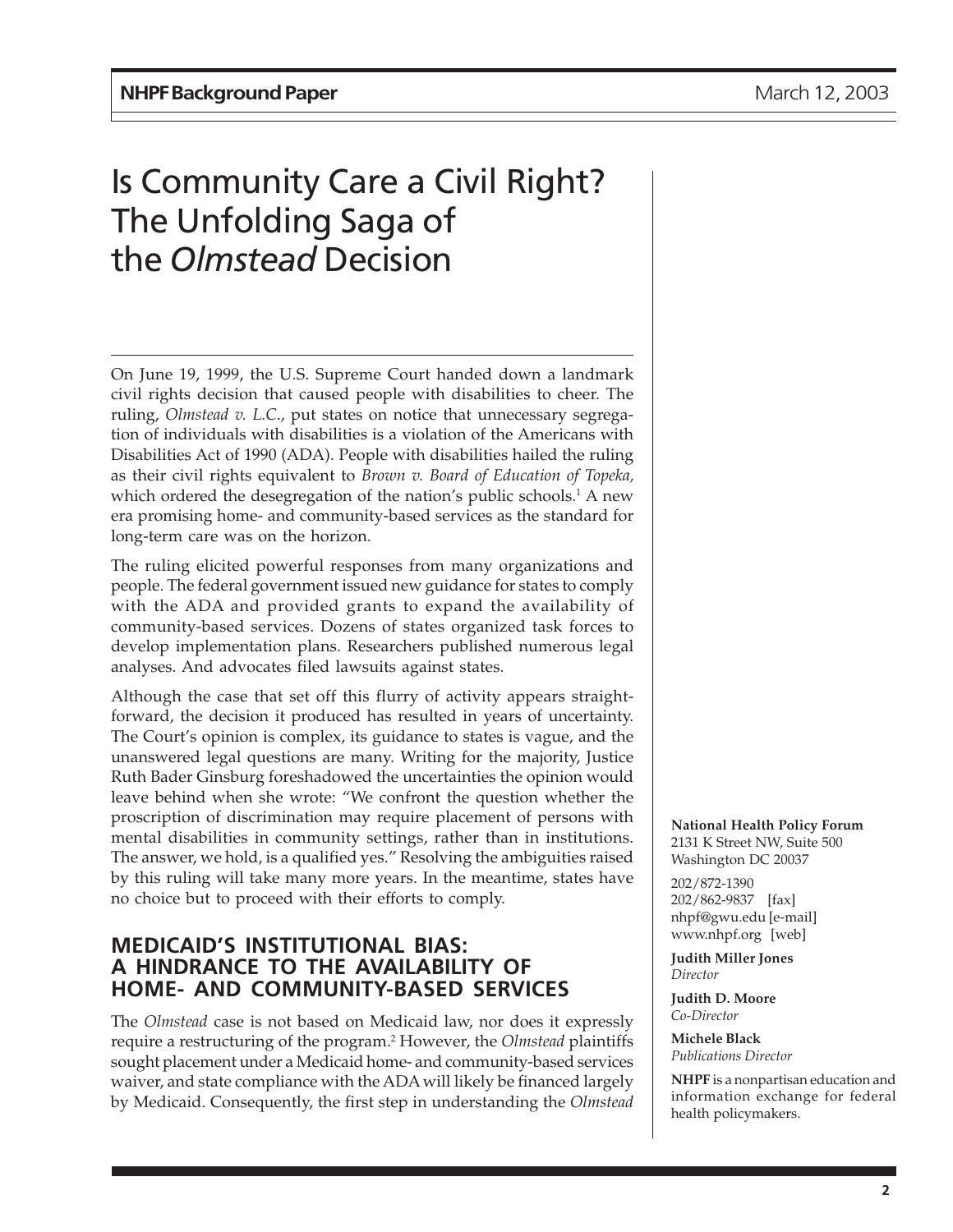ruling is a brief review of Medicaid's evolving role in financing homeand community-based care.

Medicaid is the nation's primary payer of long-term care services, paying 44 percent of such costs in 2000.<sup>3</sup> Twenty-seven percent of that amount pays for services delivered in home- and community-based settings. This represents a four-fold increase in such Medicaid expenditures since 1990. Despite this growth, however, there remains substantial unmet demand, and waiting lists for services are common.<sup>4</sup>

One of the major barriers to enhancing the supply of home and community-based care has been the institutional bias of Medicaid, that is, its historic inclination to cover long-term care services more readily when the beneficiary resides in an institution, such as a nursing home, than when he or she lives at home. When Medicaid was created in the 1960s, the home health care industry was not very developed, and Medicaid's service coverage for long-term care was focused on nursing homes. The only mandatory coverage of long-term care services was for skilled nursing facility care for people age 21 and older, although states had the option of providing some home health services, privateduty services, and rehabilitation services.<sup>5</sup>

There were a few additions to home-based services during the 1970s, such as mandatory coverage of home health services for those entitled to skilled nursing facility services. However, a broad range of homeand community-based services were not added. Policymakers feared runaway costs would result from induced demand, also referred to as the "woodwork effect."6 Consequently, the vast majority of Medicaid long-term care spending continued to be for nursing home care.<sup>7</sup>

In the late 1970s and early 1980s, a series of demonstrations were conducted to measure whether providing community-based services to a Medicaid beneficiary was less expensive than institutional care.<sup>8</sup> These studies helped generate policymaker interest in using home- and community-based services as a substitute for nursing home care, even before many of these demonstrations were evaluated. In 1981, Congress amended Section 1915 of the Social Security Act, authorizing states, subject to federal approval, to cover home- and community-based services under a waiver program.

Under the Section 1915(c) waiver authority, states could provide homeand community-based services to specific Medicaid populations such as the aged disabled and people with mental retardation or developmental disabilities. The law listed several types of services allowed under a waiver (for example, homemaker, home health aide, and adult day health) but also permitted other services, as long as they were cost-effective and necessary to avoid institutionalization.<sup>9</sup>

The growth of Medicaid home- and community-based care, however, was restrained by waiver policies and procedures to protect against the woodwork effect. First, the population eligible for a waiver was restricted **One of the major barriers to enhancing the supply of home and community-based care has been the institutional bias of Medicaid.**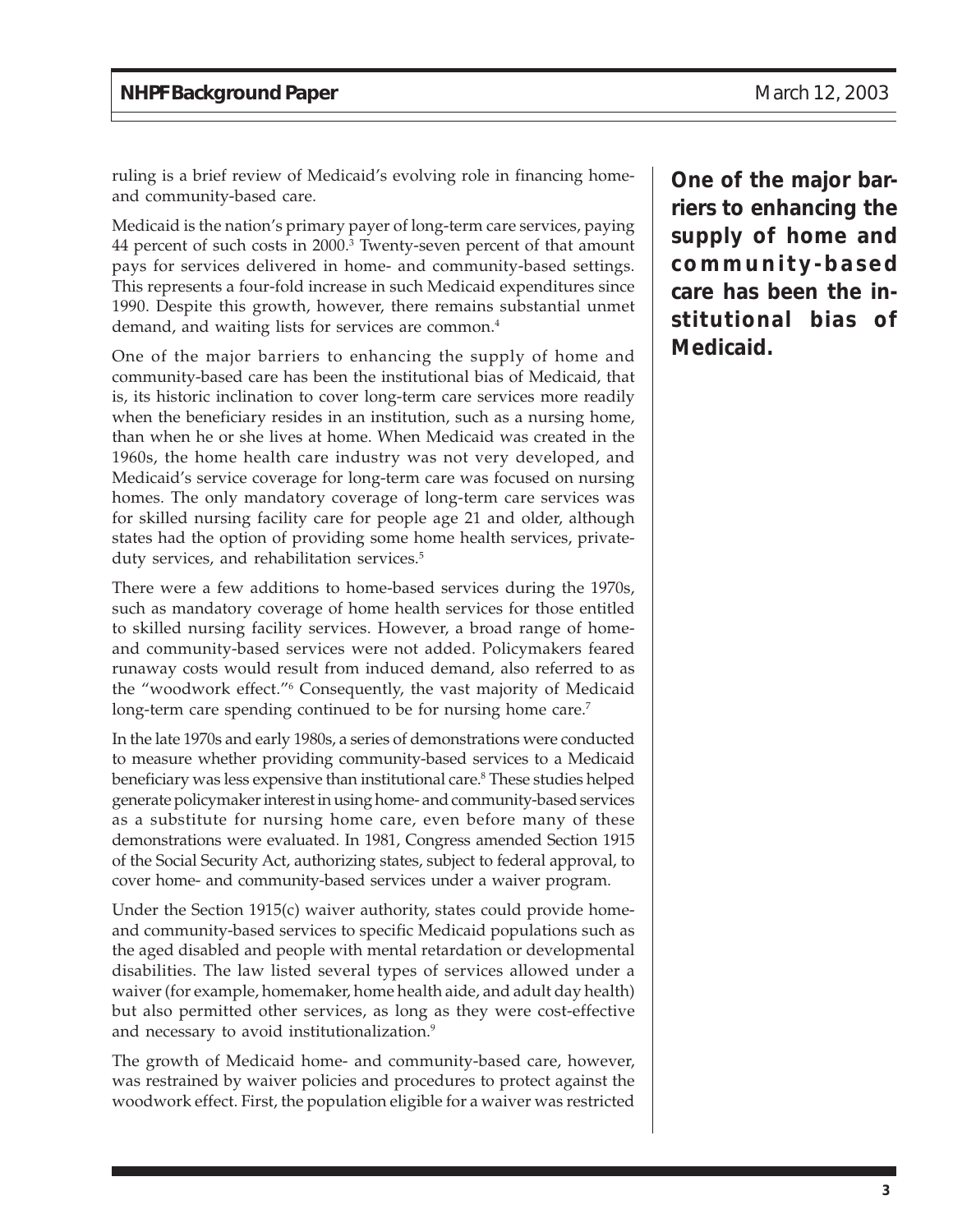by requiring that the person not only needed the care but also, after an assessment, was determined to be at risk for placement in an institution. Second, the maximum number of people that could be placed in a waiver was capped based on a formula (frequently referred to as the "cold bed rule") that measured bed vacancies in nursing homes. Third, in response to great concern over costs at the federal level, especially within the Office of Management and Budget, the size of the waiver programs and the pace of approvals were restrained.<sup>10</sup>

The major breakthrough came in 1993 when President Clinton announced to the nation's governors that the Centers for Medicare and Medicaid Services (CMS, then named the Health Care Financing Administration) would provide greater waiver flexibility for states. The next year CMS eliminated the cold bed rule. In its place, CMS substituted a more flexible cost-neutrality requirement, under which states had to demonstrate that aggregate expenditures with the waiver program would not exceed the cost of serving an equivalent group of people in an institution.

The result was a dramatic increase in state spending for home- and community-based services. In 1990, Medicaid spent \$3.9 billion on home and community-based care, representing 13 percent of total Medicaid long-term care spending. By 2000, the amount had increased more than four-fold, to \$18.2 billion, or 27 percent of total Medicaid spending for long-term care.<sup>11</sup> In 1999, 49 states had 212 waivers serving a total of 688,152 people.12

Despite these improvements, a number of factors still discourage the growth in Medicaid home- and community-based care. One is a payment policy that does not cover housing or meal costs in the home-based setting, although Medicaid does factor these costs into payments to nursing homes. This distinction furthers the contention that an institutional bias against home- and community-based care still exists.

Another factor is states' concern over their budget outlays. With Medicaid second only to education as the largest state expenditure, states have moved to control home- and community-based service costs by restricting (by age and conditions) the populations eligible for the services, the number of slots for each waiver, the service cost per person, and the covered services. In addition, states may be cautious in filling all approved slots, preferring to wait until they are confident that sufficient monies are available for the state match.

The cumulative effect of these factors has been numerous waiting lists for waiver programs. For example, one report noted that in the mid-1990s New Hampshire had a waiting list of 325 people; New Mexico, 2,400; Massachusetts, 2,437; Florida, 6,000; and Texas, 17,500.13 The lists can be so long that some people wait years before receiving services.<sup>14</sup> This shortage of a full array of readily available home- and communitybased services created the environment for the *Olmstead* decision.

**In 1999, 49 states had 212 waivers serving a total of 688,152 people.**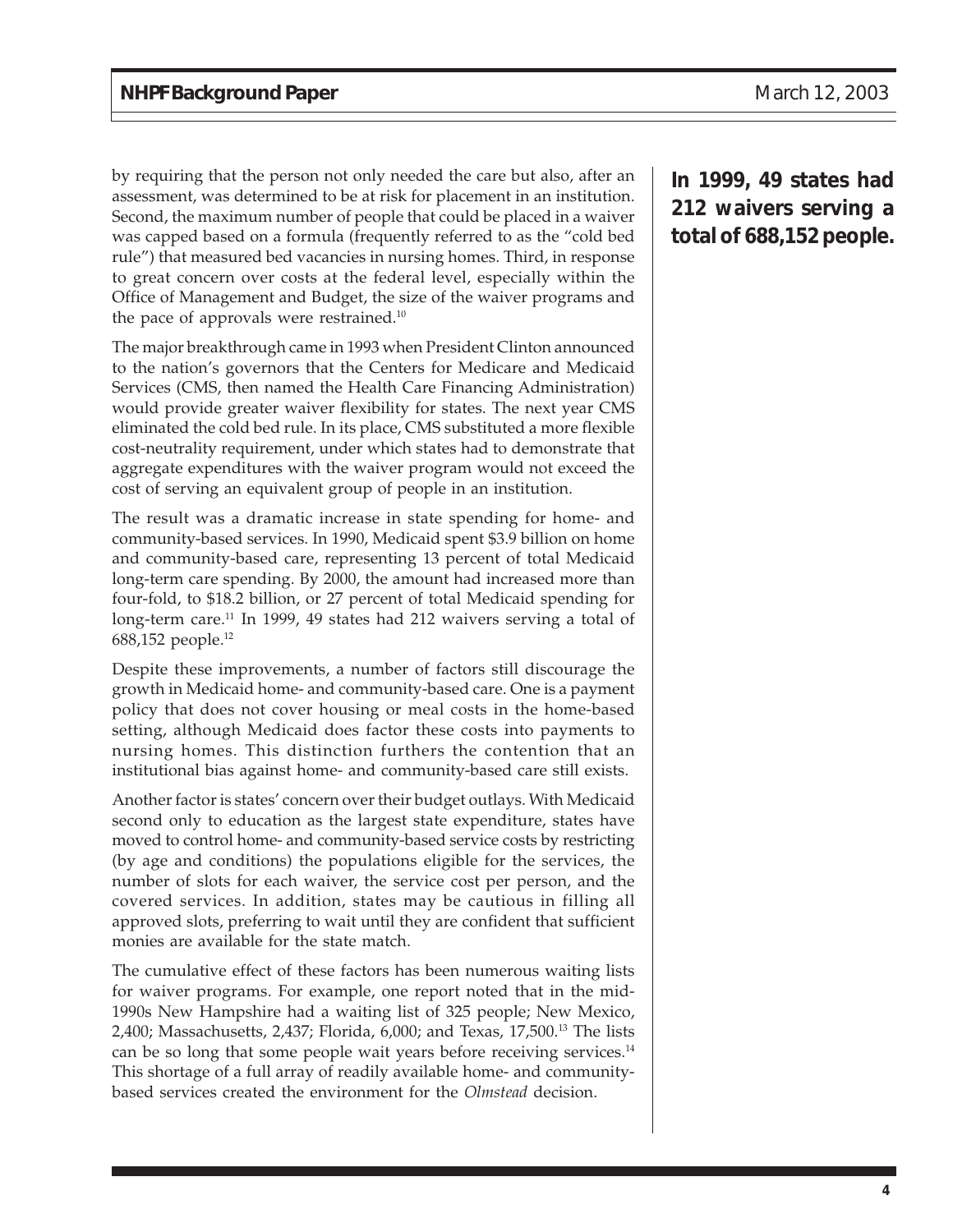## **THE AMERICANS WITH DISABILITIES ACT**

The second critical component in the *Olmstead* ruling is the Americans with Disabilities Act. A civil rights law administered by the Department of Justice, the ADA was enacted "to provide a clear and comprehensive national mandate for the elimination of discrimination against individuals with disabilities."<sup>15</sup> Fifty-four million people are protected by the  $act<sub>16</sub>$ which defines a disability as a physical or mental impairment that substantially limits one or more of the major life activities.<sup>17</sup> (See text box for examples of disabilities protected by the ADA.)

The primary goals of the law are to assure that people with disabilities enjoy the greatest degree of independence possible and to assist in their full participation in the economy and their community. The law provides them legal recourse when they have been subject to discrimination.

The opening provisions of the act identify as a form of discrimination the keeping of people in institutions and the failure to make modifications to existing programs and practices to end isolation from the community.19 The specific ADA section that serves as the basis for the *Olmstead* case is Title II, which sets forth requirements for public entities, including state government and health care services that are funded and administered by state agencies.20 Title II prohibits people with disabilities from being "excluded from participation in or...denied the benefits of the services, programs, or activities of a public entity, or...subjected to discrimination by any such entity."21 These prohibitions in the ADA provided the legal basis for people with disabilities to sue states.

Under the authority of the ADA, the Department of Justice promulgated Title II regulations, two of which are important in the Court's *Olmstead* decision. The first, sometimes referred to as the "integration regulation," requires a state to administer services "in the most integrated setting appropriate to the needs of qualified individuals with disabilities."<sup>22</sup> The most integrated setting is defined as "a setting that enables individuals with disabilities to interact with non-disabled persons to the fullest extent possible."23

The second key regulation, sometimes referred to as the "reasonablemodifications regulation," says a state "shall make reasonable modifications in policies, practices, or procedures when the modifications are necessary to avoid discrimination on the basis of disability, unless the [state] can demonstrate that making the modifications would fundamentally alter the nature of the service, program, or activity." Requiring significant new expenditures or immediately closing institutions can be considered fundamental alterations in the nature of a program.

The combination of the two regulations results in a mandate that has some caveats: a state must provide services to people with disabilities in an integrated community setting unless it can prove that the act of compliance would be so great that it constitutes a fundamental alteration.24 While these two regulations had been in place for years, the

#### **Disabilities Covered by the ADA**

To allow for the future inclusion of currently unrecognized conditions, the statutory language is nonspecific. The regulations nonetheless provide many illustrative examples when defining impairments and limits of major life activities that can result in disability.

■ A "physical or mental impairment" includes any physiological condition, cosmetic disfigurement, or anatomical loss affecting one or more of the body systems. It includes any mental or psychological disorder such as mental retardation, organic brain syndrome, emotional or mental illnesses, and learning disabilities.

■ In defining "substantially limits one or more major life activity*,"* the regulations include activities such as caring for oneself, performing manual tasks, walking, seeing, hearing, speaking, breathing, learning, and working.18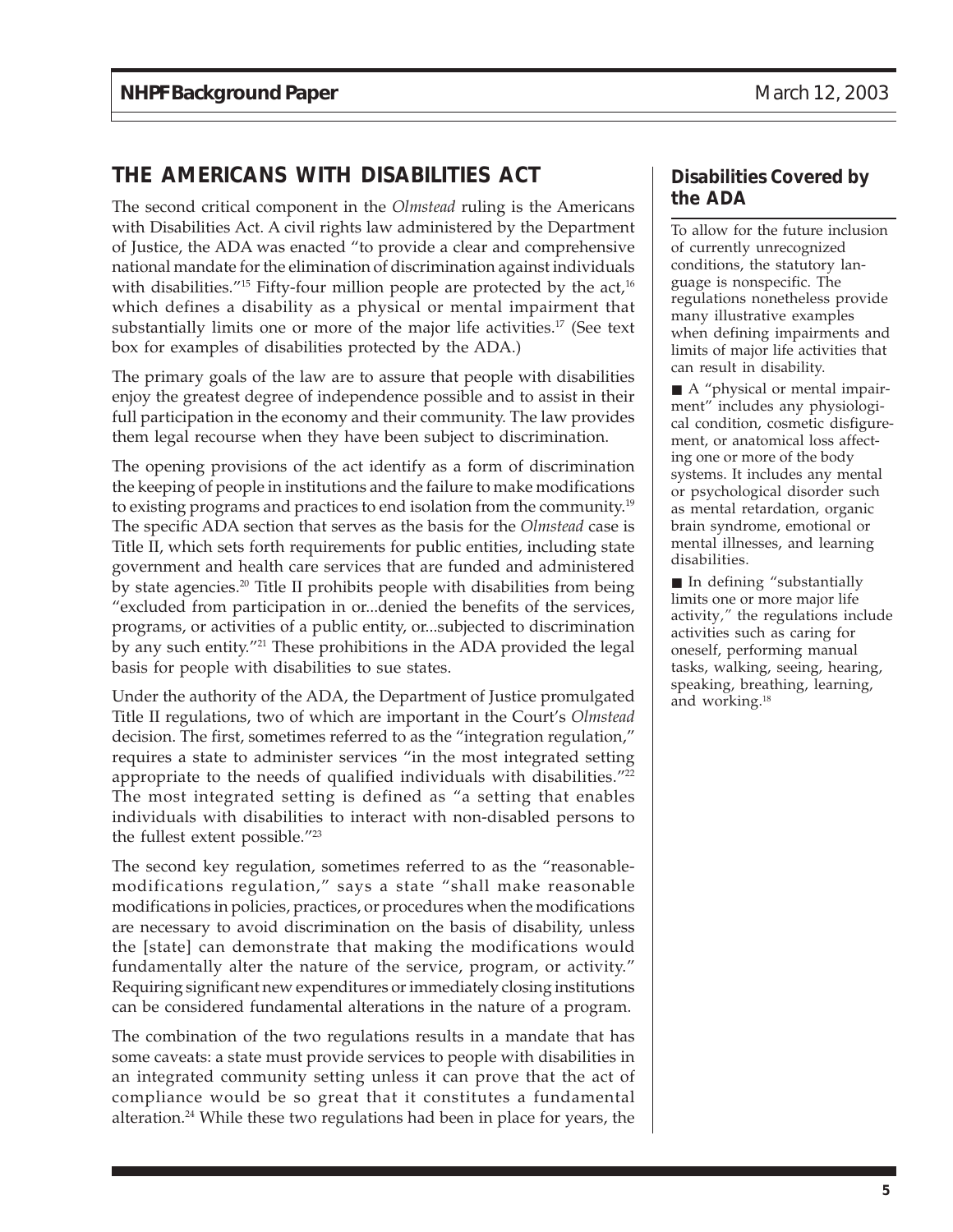Supreme Court had not handed down a Title II ruling on them until it agreed to hear the *Olmstead* case, which involved two people seeking community-based placement.

## **THE FACTS OF THE CASE**

Despite the complexity of the *Olmstead* decision, the specifics of the case are straightforward. Two residents of Georgia Regional Hospital in Atlanta (GRHA), a state psychiatric hospital, sought placements in the community.25 One had a diagnosis of a developmental disability (DD) and the other of mental retardation (MR). Both had co-occurring mental illnesses and histories of treatment in institutional settings. When their conditions had stabilized, they sought placement in a community setting. The GRHA treatment professionals agreed that the needs of these residents could be met in a community-based program. And Georgia had slots available under a Medicaid home- and community-based services waiver for people with MR/DD. Nonetheless, the plaintiffs remained institutionalized well after their request for community placement.

They filed a suit against the Georgia Department of Human Resources, then led by Commissioner Tommy Olmstead. The suit alleged that the state's failure to discharge them to a community-care residential program was a form of discrimination prohibited by the ADA.

The first court to hear the case, a district court, ruled that the state violated the ADA by segregating the plaintiffs in an institution rather than placing them in an integrated setting under the state's communitybased services program. The  $11<sup>th</sup>$  U.S. Circuit Court of Appeals agreed that the plaintiffs were protected by the ADA and had been victims of discrimination. The state appealed the rulings and the U.S. Supreme Court agreed to hear the case.

## **THE SUPREME COURT DECISION**

#### **ADA-Prohibited Discrimination**

The Supreme Court agreed with the lower courts' judgements that the plaintiffs were protected by the ADA and had been subjected to state discrimination by being kept in an institutional setting. The decision that the plaintiffs were victims of discrimination is significant in and of itself, for it rejected the method commonly used by the Supreme Court in determining discrimination.

In the past, courts have often determined whether there is discrimination by comparing two classes to see if one group (or class) of people received preference over the other (for example, black persons and white persons, males and females, or aged and nonaged). This common method of determining discrimination set an impossibly high standard for the disabled because it would require evidence that the nondisabled persons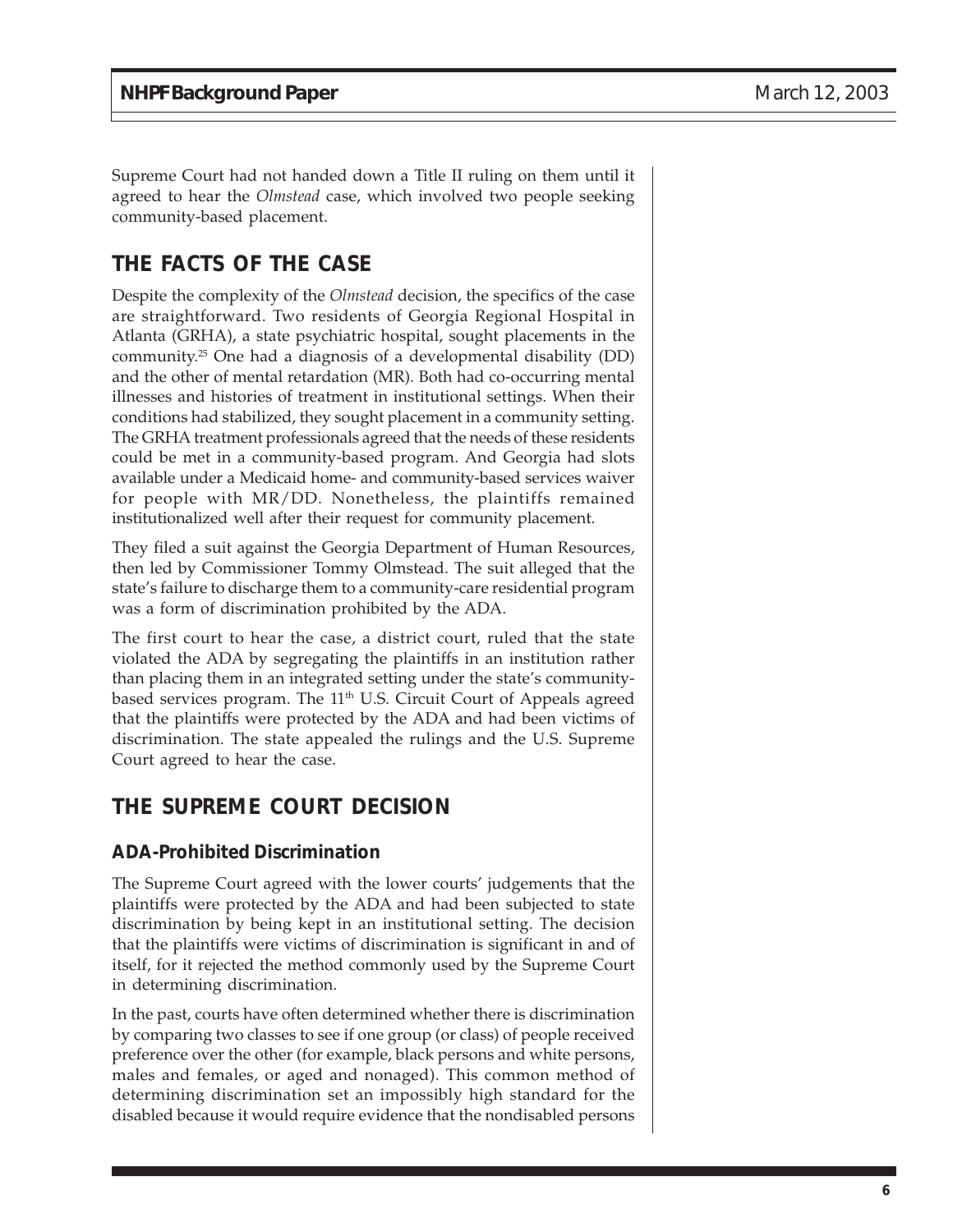were receiving services that the disabled did not receive. Since the nondisabled did not need the types of services the disabled needed, it was very difficult to demonstrate discrimination.

The majority opinion recognized that discrimination could also occur within a class, such as people with disabilities (that is, the denial of services to one group of people with disabilities but not to another).<sup>26</sup> This new method enables a person with disabilities not in a waiver program to prove discrimination when similarly disabled persons are receiving community-based services under a Medicaid waiver.

#### **Rights of People with Disabilities to Community Services: The Qualified Yes**

The Court then ruled that the ADA regulation mandating that services be administered in the most integrated setting can be used by people with disabilities to demand placement in a community setting. People with disabilities were handed a new tool that greatly enhanced their ability to obtain services in a home setting.

At the same time, however, the Court noted that the requirement to provide community services is not absolute. The Court ruled that, before requiring a state to transfer people with disabilities to a community setting, three conditions must be met: (*a*) "the State's treatment professionals have determined that community placement is appropriate," (*b*) "the transfer from institutional care to a less restrictive setting is not opposed by the affected individual," and (*c*) "the placement can be reasonably accommodated [by the state], taking into account the resources available to the State and the needs of others with mental disabilities."27

The first two conditions of the judgement protect the patient. The Court wanted to avoid creating an incentive for states simply to empty their hospitals to save money. In a concurring opinion, Justices Anthony Kennedy and Stephen Breyer noted that past attempts at deinstituionalizing the mentally ill had a "dark side," in which a massive depopulation of mental hospitals overwhelmed the limited capacity of community providers, often leading to little or no treatment and a life of homelessness.28 And the majority opinion noted that patients cannot be transferred without their approval, because there are not "any federal requirements that community-based treatment be imposed on patients who do not desire it."29

The third condition of the judgement, "placement can be reasonably accommodated," provides some protection for the state. The Court opinion notes that the state's obligation to provide services in an integrated (that is, community) setting to people with disabilities is "not boundless." Although a significant portion of the majority opinion focused on this issue, determining the reasonableness of a proposed state action or inaction has proved to be one of the most problematic

**The requirement to provide community services is not absolute.**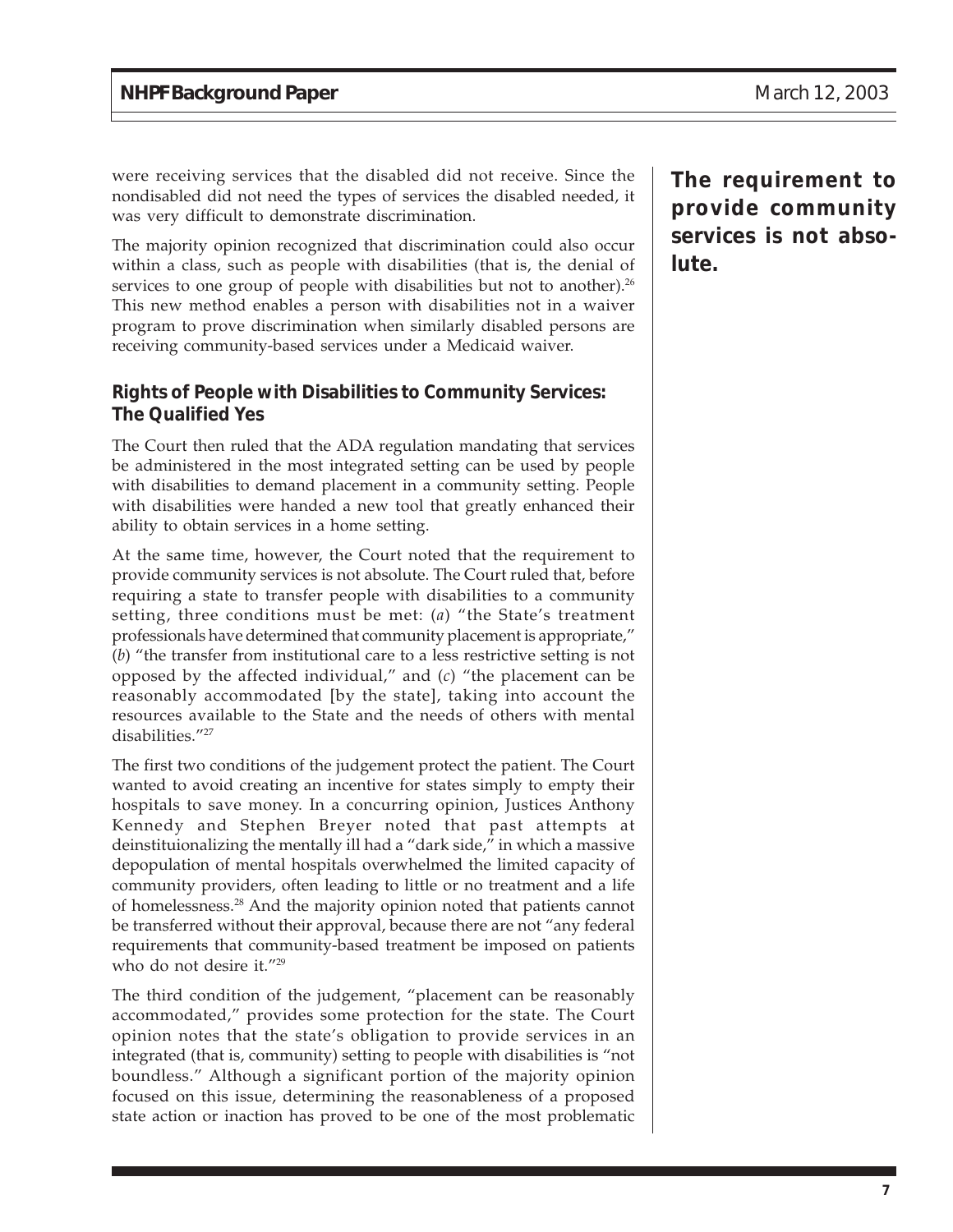aspects of the Court's guidance. Despite the Court's best efforts, reasonable accommodation has been a source of contention in the subsequent federal court lawsuits between advocates and states.

#### **The Grey Area between "Reasonable Modification" and "Fundamental Alteration"**

In crafting the third condition for requiring community placement, the Court noted that the ADA Title II reasonable-modifications regulation allows a state to discriminate if the proposed modification would fundamentally alter the nature of the program. The next step for the Court was to provide guidance in determining the point at which a proposed modification (for example, a community placement) becomes so extensive or expensive that it constitutes a fundamental alteration in the program and, therefore, relieves the state of the requirement to provide such services.30

Determining the appropriate method for considering these costs and the point at which the costs of compliance become too great was the most nettlesome issue for the three courts that ruled on the *Olmstead* case. Each had a different interpretation.

The District Court ruling originally decided that, since the average cost of providing services to the two plaintiffs in a community setting would be less than the average cost of providing services in an institutional setting, the modification was reasonable.<sup>31</sup> The 11<sup>th</sup> Circuit Court of Appeals found that definition of costs too narrow. It said that when looking at the costs of a remedy, the courts should consider "whether the additional expenditures [for home- and community-based services]...would be unreasonable given the demands of the State's mental health budget."32

The Supreme Court found both of the lower courts' consideration of costs to be "unacceptable." By limiting the consideration of expense to placing one or two people into a community setting "against the State's entire mental health budget, it is unlikely that a State...could ever prevail." The majority opinion argued that the courts must also consider "the range of services the State provides others with mental disabilities, and the State's obligation to mete out those services equitably."33 Hence, the Supreme Court included the third prong of its judgement: "taking into account the resources available to the State and the needs of others with mental disabilities."

#### **The Court's Example**

The three-pronged judgement, as powerful as it is, is still rather vague and subject to differing interpretations in determining the acceptable cost of compliance. The Court seems to have implicitly acknowledged that developing a single methodology capable of balancing the rights of the disabled and public-sector costs in all states and in all circumstances was futile. In the absence of a methodology, Ginsburg wrote, there were **The ADA reasonablemodifications regulation allows a state to discriminate if the proposed modification would fundamentally alter the nature of the program.**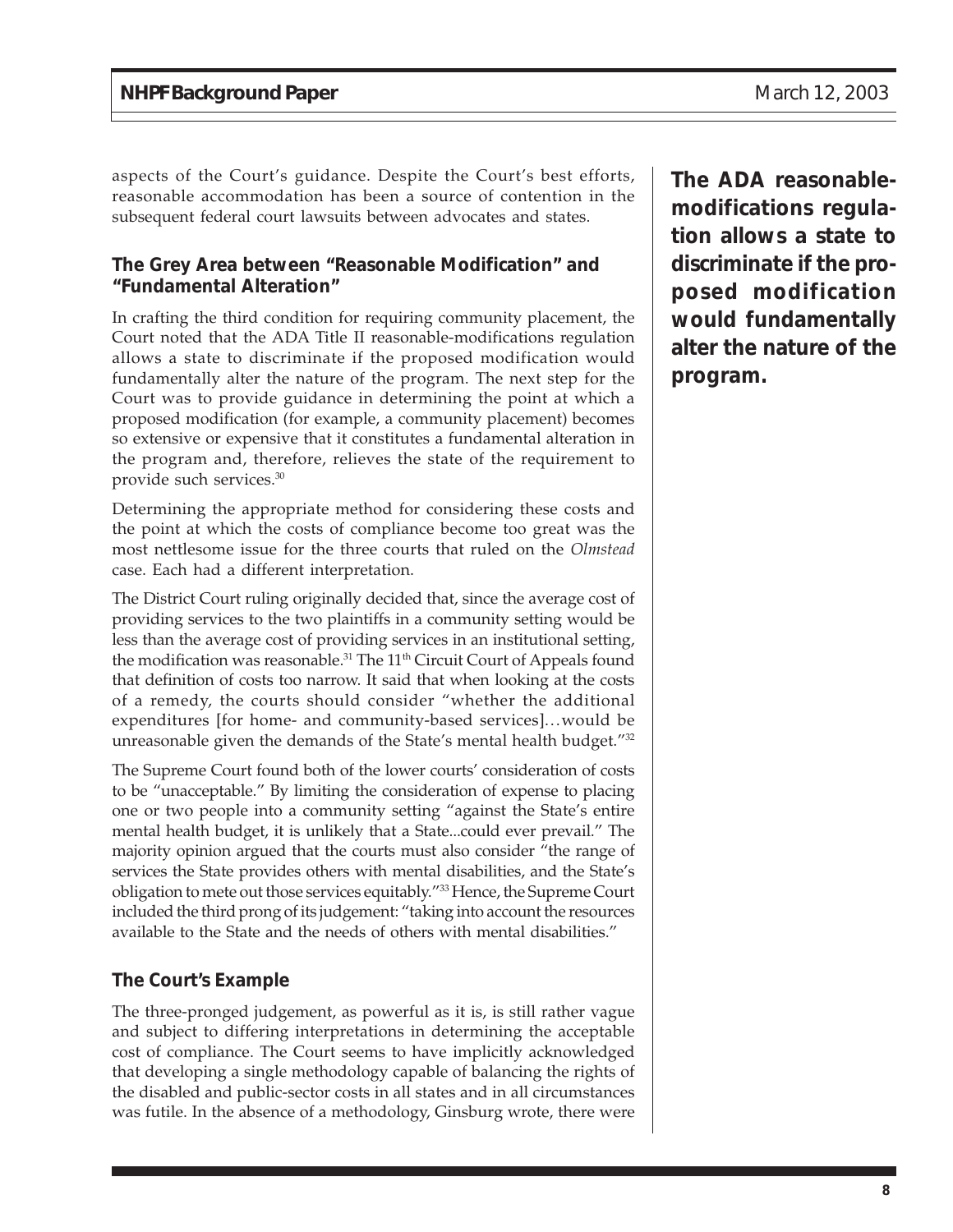alternative ways for a state to demonstrate compliance. She even provided an example, writing that, "if, for example, the State were to demonstrate that it had a comprehensive, effectively working plan for placing qualified persons with mental disabilities in less restrictive settings" and "a waiting list that moved at a reasonable pace not controlled by the State's endeavors to keep its institutions fully populated, the reasonable modifications standard would be met."34

This example has become synonomous with the *Olmstead* judgement,<sup>35</sup> serves as the critical pillar in the subsequent CMS guidance, and was instrumental in launching dozens of state task forces and workgroups charged with developing "a comprehensive, effectively working plan." As noted later, the example may also be an important factor in ensuring that, in the long run, states continually enhance the supply of communitybased long-term services.

The *Olmstead* ruling is truly a landmark decision. The ruling that discrimination can occur within a class makes it easier to sue states successfully for providing Medicaid waiver services to some people with disabilities but not others. The decision reinforces the ADA goal of integrating people with disabilities into the community. And it puts states on notice that they will have to justify to the courts a decision to deny a person with a disability from receiving care in a community setting. It is not surprising that the response to the ruling was broadbased and immediate.

## **EXECUTIVE BRANCH REACTION**

The *Olmstead* ruling elicited a powerful response from federal policymakers in the executive branch. Across two administrations, it has served as the catalyst for a sustained state grant program, an innovative approach to providing state technical assistance, and a broadening of federal agency involvement.

#### **The Clinton Administration: Swift Response**

**Guidance —** The Department of Health and Human Services (DHHS) alerted states about the significance of the *Olmstead* case immediately after the decision was handed down. Six months later, CMS issued guidance suggesting activities that states should be doing to comply with the ADA.<sup>36</sup> In the guidance, a set of six principles was issued (see text box), with each principle including several suggested best practices that states should consider adopting in their plans.

Although the guidance is not legally enforceable as a regulation (only the Department of Justice can issue ADA regulations), CMS stated that a state's conformance with these principles and practices would be considered by the DHHS Office for Civil Rights when it investigates ADA complaints and conducts ADA compliance reviews.

#### **DHHS Principles for State Compliance with the ADA**

■ Develop and implement a comprehensive, effectively working plan.

■ Provide an opportunity for the public, including people with disabilities, to be integral participants in the plan.

■ Take steps to prevent or correct unjustified institutionalization.

■ Ensure the availability of community-integrated services.

■ Afford people with disabilities the opportunity to make informed choices.

■ Take steps to ensure quality assurance in the delivery of community-based services.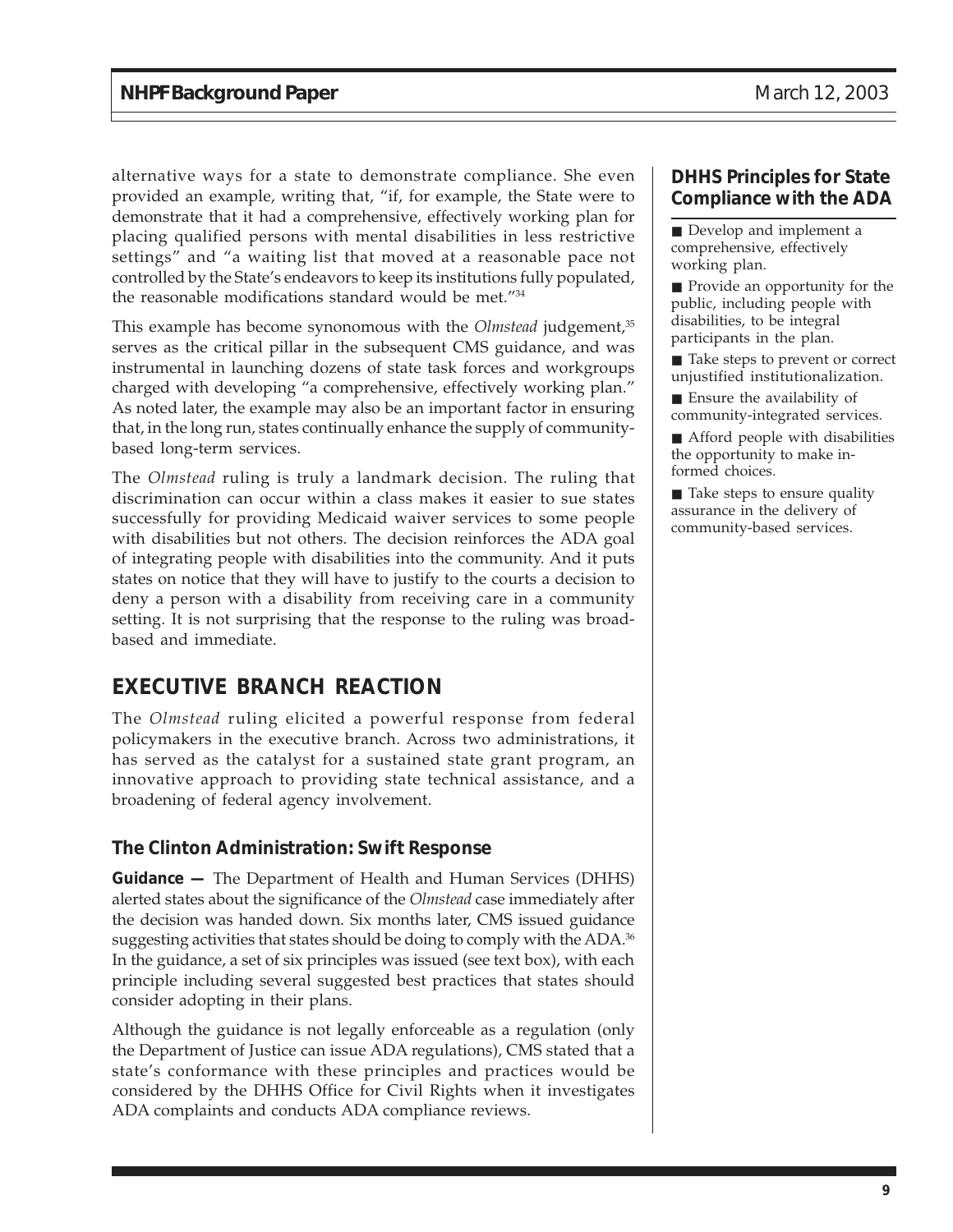The department also issued revised Medicaid rules to enable more lowincome people with disabilities and families with disabled children to obtain Medicaid coverage while living at home.<sup>37</sup> The rule allows a state, under its medically needy program, to disregard portions of a person's income used to pay for food, clothing, or housing. This change helps reduce the institutional bias that lets people living in institutions qualify for Medicaid at higher income levels than if they lived in the community.

**New Grants and Technical Assistance —** The Clinton administration and Congress also authorized \$64 million for three grant programs, under an initiative called Systems Change Grants for Community Living. These grants are to assist states in developing and implementing plans to meet *Olmstead* guidance.38 The largest program, Real Choice Systems Change, provides states with grant funds to make infrastructure improvements in personal assistance services, quality assurance, consumer-directed care, comprehensive long-term care system reforms, and other similar efforts to assist people with disabilities in receiving quality home-care services.

A second program, Nursing Facility Transition, provides grants to either state agencies or community organizations. The grants support activities to assist in the transition of individuals who are in an institution (or are at risk of requiring a nursing home placement) to a community-integrated living arrangement. The third grants program, Community Integrated Personal Assistance Services and Support, assists in efforts to increase the use of consumer-directed personal care and the availability of personal care workers.

Supplementing the systems change grants is a national technical assistance and evaluation exchange collaborative to help states in implementing their grants and *Olmstead* plans. The collaborative exchange includes two national organizations (Rutgers Center for State Health Policy and Independent Living Research Utilization) that have conducted research and evaluations in the field of home and community care. This exchange includes other organizations and consultants to assist the grantees. $39$  As a result of the systems change grants, states have additional resources to commit staff to the issue, interact with their counterparts in other states, and have access to a national network of experts.

#### **The Bush Administration: Renewed Energy**

The availability of the systems change grants was announced less than two weeks before the change of administrations in January 2001. Given the transition, there was a risk that the momentum built by the Court ruling, CMS guidance, and the unveiling of the new grant program could dissipate while the new administration devoted its energy to assuming the reins of power and filling its agency positions. That did not happen.

On February 1, 2001, President Bush announced the New Freedom Initiative, a multi-agency effort to improve access to community living and the economic status of persons with disabilities.<sup>40</sup> Affirming his strong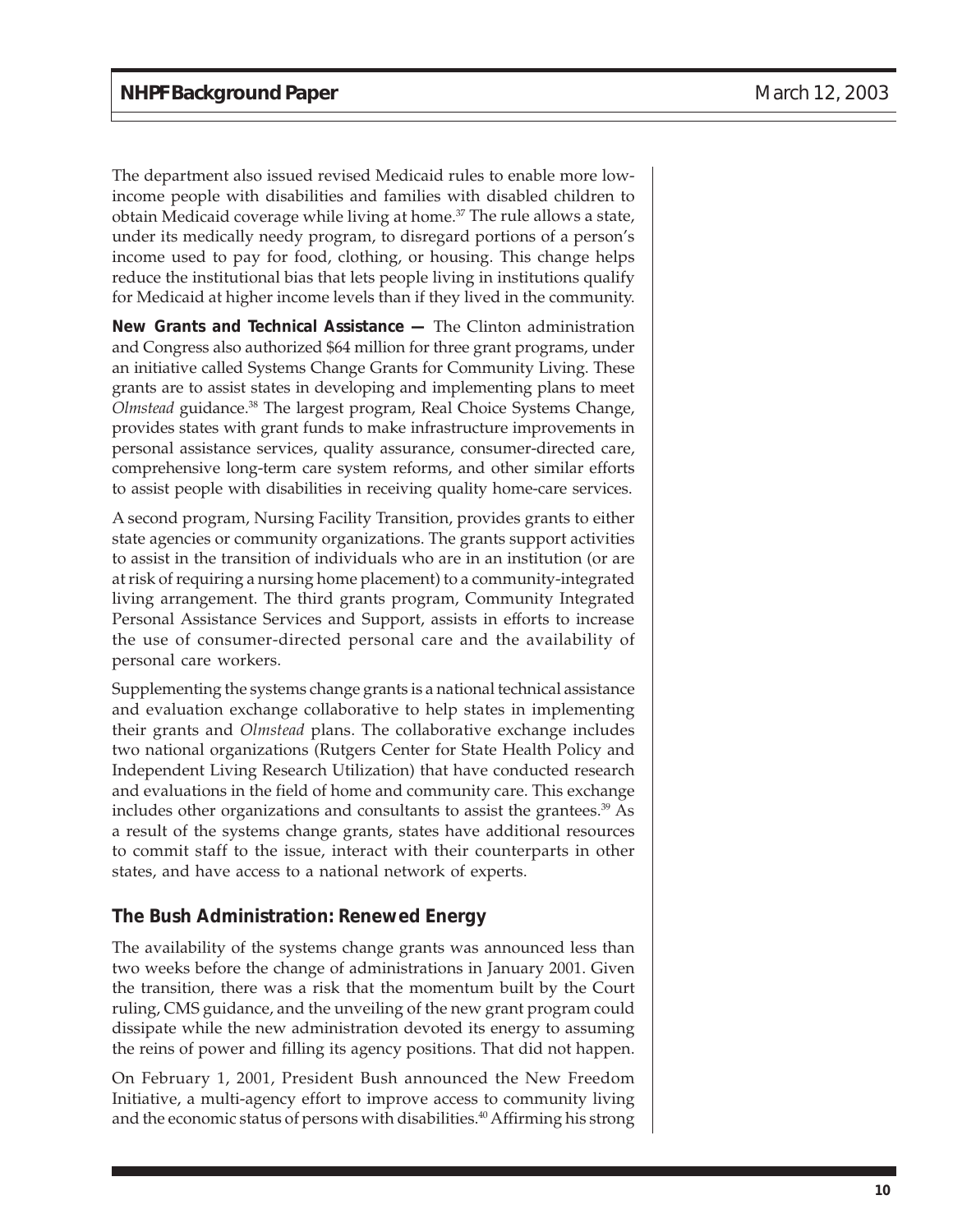support of the ADA, the president said that the swift implementation of the *Olmstead* ruling was a priority of the administration.

On February 25, 2001, the new DHHS secretary, Tommy Thompson, announced before the nation's governors the availability of a \$50,000 "starter grant" to promote state plan development of the systems change grant program. This effort, with a streamlined application process, was designed to engage as many states as possible in developing comprehensive efforts to comply with *Olmstead*. All 48 states that requested a starter, or planning, grant received one.<sup>41</sup> In September 2001, CMS announced that 31 states and one territory were subsequently awarded one or more grants under the Systems Change Grants for Community Living program.

On June 18, 2001, Bush followed up his February announcement of the New Freedom Initiative with an executive order, *Community-Based Alternatives for Individuals with Disabilities.42* The order directed several federal agencies with responsibilities for serving people with disabilities to work cooperatively in ensuring that the *Olmstead* decision is implemented in a timely manner.<sup>43</sup> Each department was instructed to work with states in complying with the ADA and to evaluate its policies, programs, statutes and regulations to identify any that needed revision to improve the availability of community-based services. DHHS was charged with coordinating this effort.

On March 25, 2002, Thompson announced that \$55 million in new funding was available under the Systems Change Grants for Community Living program.<sup>44</sup> By September 2002, 48 states, the District of Columbia, and two territories had received at least one grant under the systems change grants program. The technical assistance collaborative also received supplemental funding. In February 2003, Congress approved the DHHS request for an additional \$40 million to fund more systems change grants. An identical amount to fund more grants has been proposed in the fiscal year 2004 budget.

Also on March 25, 2002, DHHS released a 437-page New Freedom Initiative report, "Delivering on the Promise."45 The report includes hundreds of recommended actions for federal agencies in removing policy and regulatory barriers that impede people with disabilities from living in the community and thriving economically. During the summer of 2002 the president appointed the New Freedom Commission on Mental Health. In September of 2002, a new Office of Disability was created within the DHHS Office of the Secretary and assigned the responsibility for departmental coordination of *Olmstead* compliance. Additional federal activities on this front include the awarding of grants by DHHS' Substance Abuse and Mental Health Services Administration, the Department of Labor and, the Department of Education to assist with *Olmstead* implementation.<sup>46</sup>

**By September 2002, 48 states, the District of Columbia, and two territories had received at least one grant under the systems change grants program.**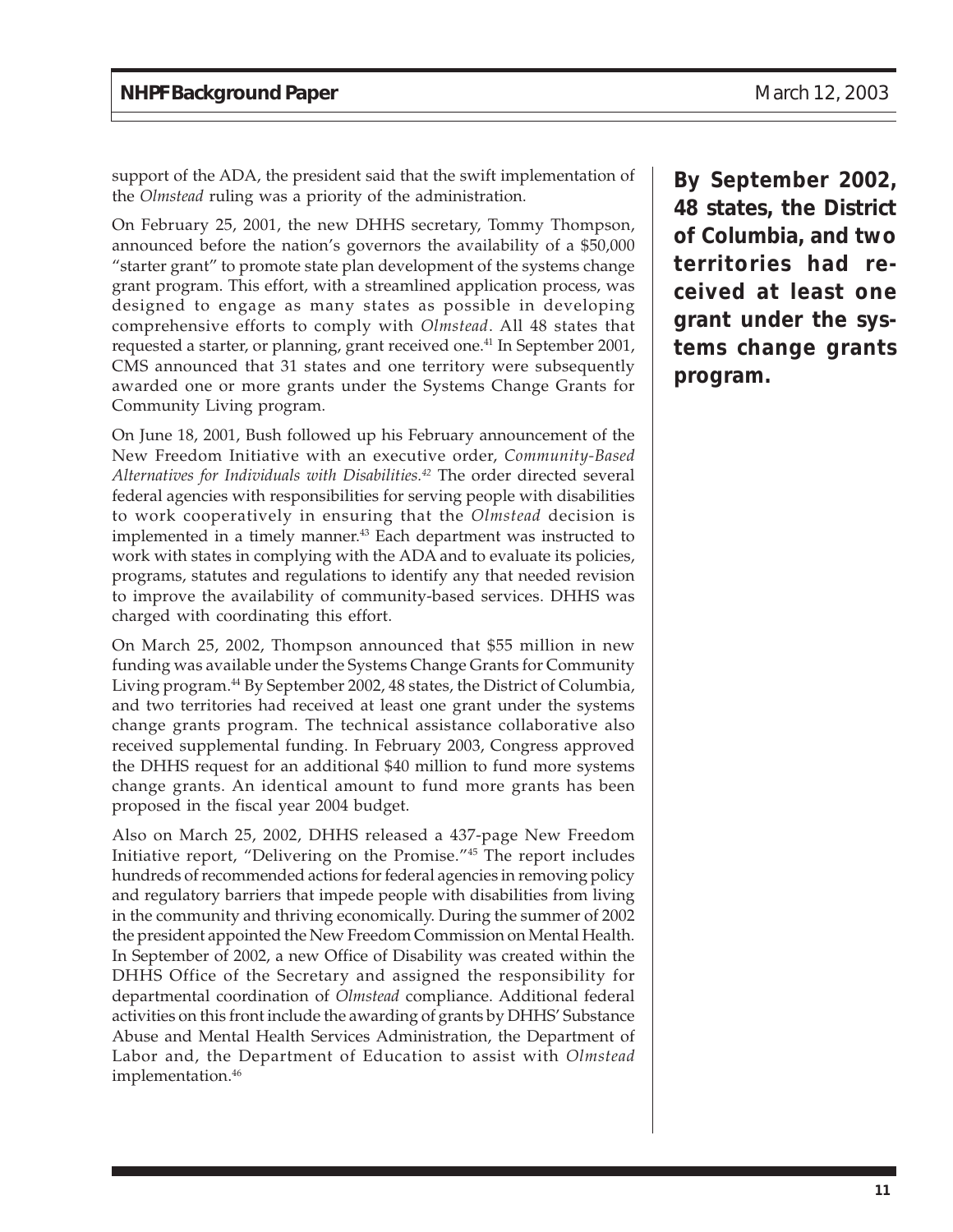### **STATES' RESPONSES**

State reaction to the *Olmstead* ruling was also swift and broad in scope. By the end of 2000, 37 states had task forces or work groups to develop comprehensive plans or significant papers that could serve as blueprints of change.47 The size and representativeness of these work groups was extensive. The few states that did not initiate specific *Olmstead* planning activities argued they were already implementing efforts to improve the availability of community-based services. For example, Vermont has no institution for people with developmental disabilities, and all nursing home residents have been assessed for community-based services. Oregon has a six-year plan to eliminate a waiting list of 5,000 individuals desiring services under a home- and community-based waiver.<sup>48</sup> Nonetheless, these two states were among the 48 that received systems change grants.

A review of the state plans and papers issued either in final or draft form found several common, long-standing barriers to complying with the *Olmstead* ruling—barriers that are difficult and often expensive to surmount (see text box). Compounding these obstacles is the current state fiscal crisis. Recent shortfalls have constrained the growth in resources available for financing expansions in Medicaid services, including home- and community-based services, and have likely diverted the attention of Medicaid long-term care staff toward the immediate need to contain Medicaid costs. In light of such difficult barriers and a tight fiscal environment, implementation of *Olmstead* might be expected to grind to a halt in virtually all states.

In fact, while states' progress in complying with the *Olmstead* decision may have slowed somewhat compared to the initial burst of activity, planning and design activity continues. One reason for this continued activity has been the systems change grants. The combination of grant funds and the existence of a technical collaborative has enabled fiscally stressed states to maintain some staff time devoted to *Olmstead* and have the access to a national network of expert assistance necessary to design and implement.<sup>49</sup>

Another force behind continued state activity has been the pressure created by the legal challenges filed by people with disabilities. These cases constitute the next stage in *Olmstead* implementation. They will be instrumental in deciding how many people will be protected by the ADA and in which settings (for example, only institutional or also the community). They will also determine how quickly people with disabilities will receive home-care services.

### **IMPLEMENTATION: DISTRICT COURT RULINGS**

Care must be taken when examining the many *Olmstead-*related court cases, for very few have completed the trial phase, much less been subjected to review by the appellate courts. While it is tempting to select

#### **State-Identified Needs**

■ Affordable and accessible housing.

■ Transportation (nonmedical).

■ Assessment tools to identify people's needs.

■ Information tools to link people with services.

■ Data systems to monitor quality and track people at risk.

- Adequate staffing.
- Education and outreach.

■ Availability of funded Medicaid waivers.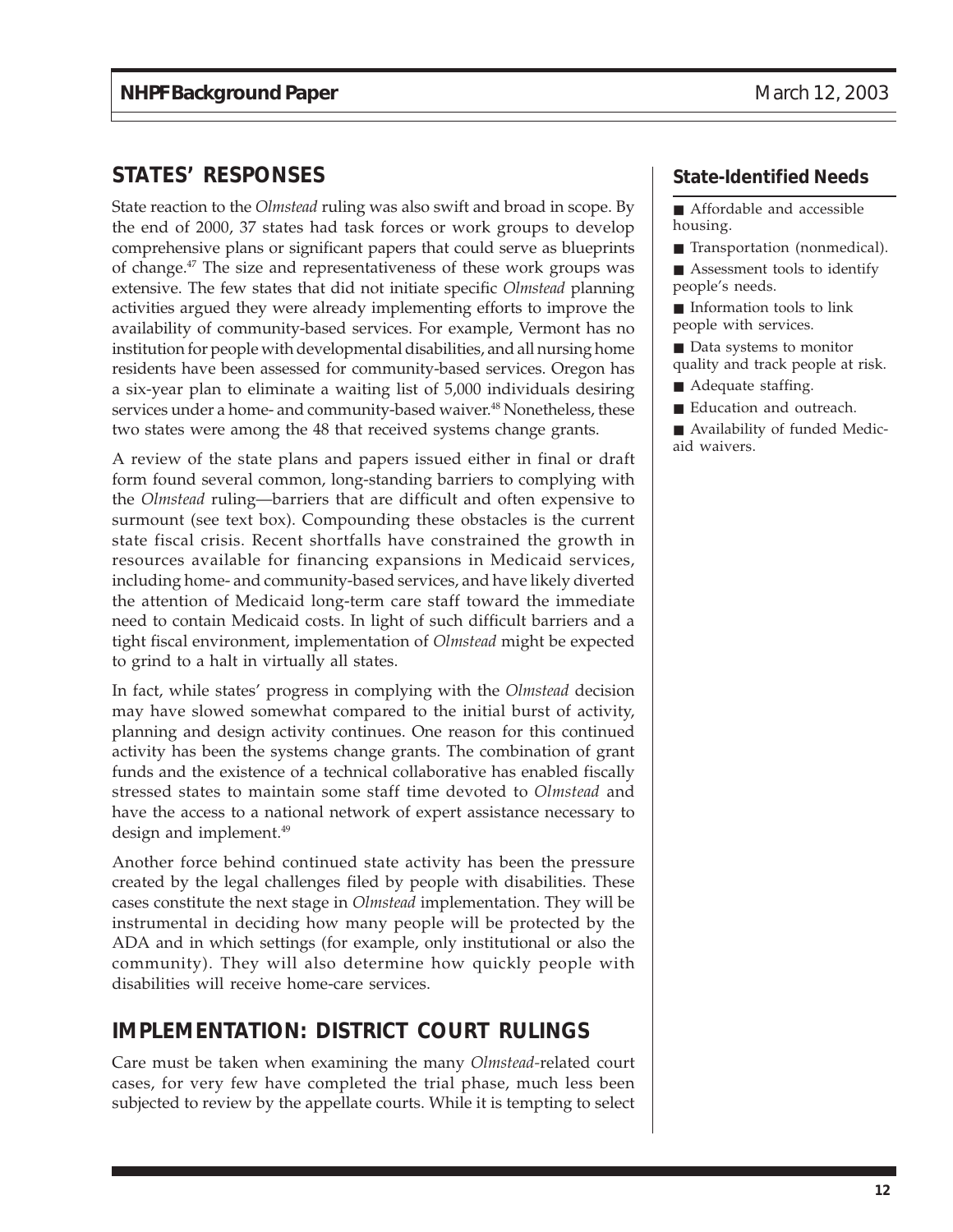cases that may serve as precedents, such an effort is fraught with peril.<sup>50</sup> Each case has unique circumstances that may mitigate its likelihood of serving as a precedent. Successfully picking the "right one" is unlikely. This predicament is exacerbated by the relative dearth of precise guidance from the regulations issued under Title II of the ADA and the absence of case law regarding fundamental alteration within the context of community-based care.<sup>51</sup> It will take years for the key issues to wend their way through the courts before case law is built and precedents handed down.

Nonetheless, looking at the *Olmstead* decision and a few key rulings by the district courts does reveal some of the emerging policy issues courts will struggle with in the coming years:

- Will the courts interpret broadly who is covered by the *Olmstead* ruling?
- Will courts require home placements when waiver slots are available, as in the original *Olmstead* case?
- After existing waiver slots are filled, will the courts require states to expand their waiver programs, resulting in sustained long-term expansion of home care services?

The courts' rulings on the range of individuals covered by *Olmstead* will have a major impact on both people with disabilities and state and federal budgets. Since the *Olmstead* plaintiffs had developmental disabilities and were residing in a state psychiatric hospital, the Supreme Court's majority opinion considered its decision within the context of mental disabilities, state mental health budgets, and state psychiatric institutions. The ADA, however, covers people with all types of disabilities—physical as well as mental; it also covers people living in other types of institutions, such as nursing homes, and those living in the community.

#### **Estimates of the Number of People Affected by Olmstead**

Currently, there is no reliable estimate for the number of people who may benefit from the ruling. There are approximately 34 million people with severe disabilities and 10.4 million people with disabilities so severe that they need some level of personal assistance.<sup>52</sup> The General Accounting Office (GAO), which has a more conservative approach to the disability numbers, estimates that there are 2.3 million adults with severe disabilities living in the community who need considerable assistance from another person.<sup>53</sup> And, it estimates, there are approximately 1.8 million people with disabilities that are living in institutions (that is, nursing facilities, institutions for the mentally retarded and developmentally disabled, and state or county facilities for the mentally ill).

The GAO did not relate these figures to the number of people to whom *Olmstead* may apply. It concluded that there was too much uncertainty **There is no reliable estimate for the number of people who may benefit from the ruling.**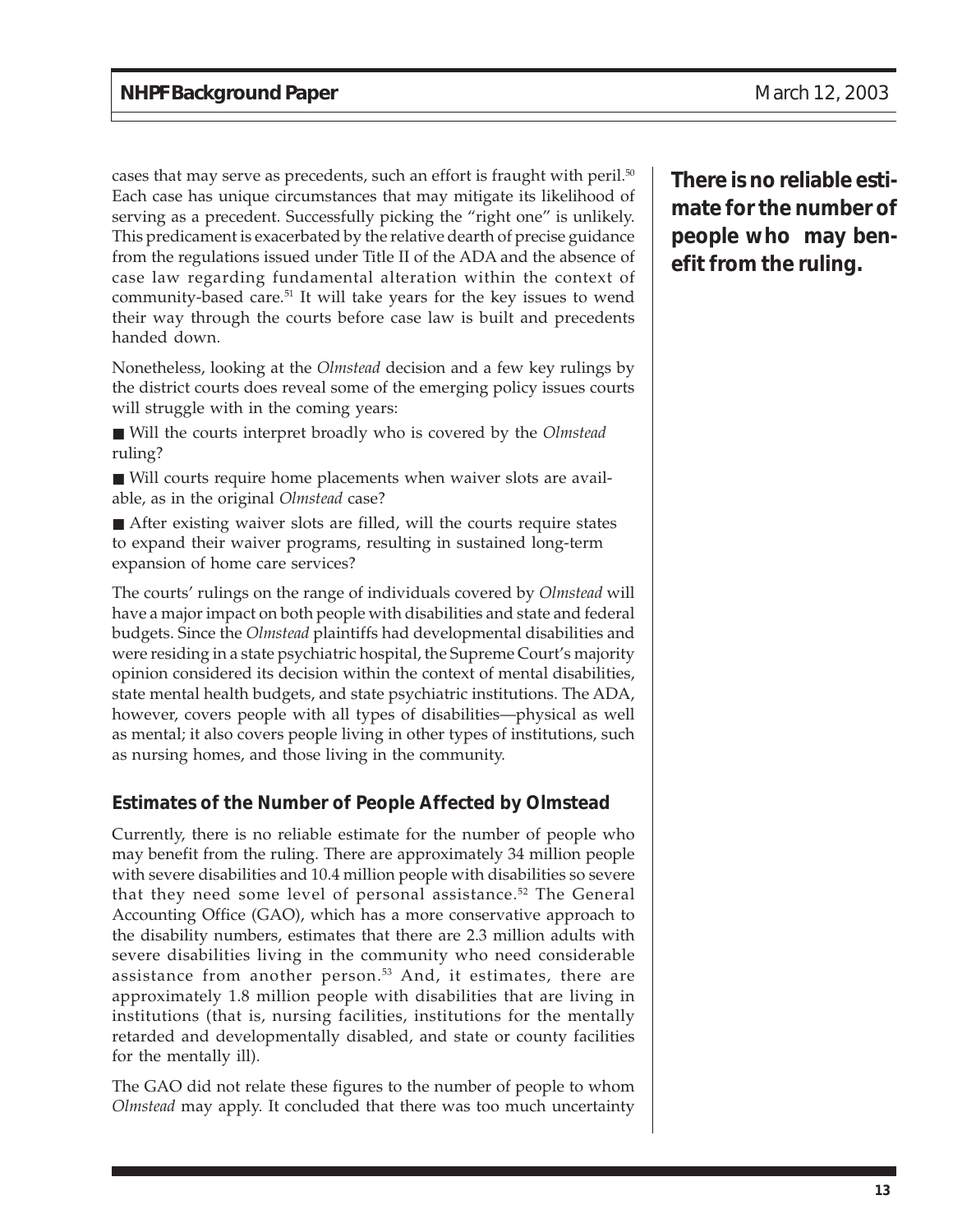about the widely varying population of people with disabilities, the settings in which they are receviving services, and their true risk of institutionalization to make such an estimate. Thus, one must look elsewhere to provide some illumination of who may potentially benefit from the ruling.

The conditions of people with disabilities seeking remedies in the courts are similar to those of the *Olmstead* plaintiffs. The most extensive and frequently updated listing of *Olmstead-*related lawsuits is by Human Services Research Institute (HSRI). In 10 states, the plaintiffs have a developmental disability or are mentally retarded, are residing in institutions, and are seeking community placements.54 If this trend is to continue, the reach of *Olmstead* will still be important but limited in scope.

However, there is the potential for greater pressure in broadening the scope of *Olmstead*. Four other cases have at least some plaintiffs who have physical disabilities. The most recent is a Georgia case filed on January 31, 2003; in *Birdsong et al. v. Perdue*, a class action complaint has been filed on behalf of individuals with physical disabilities who reside in nursing homes or are at risk of nursing home placement.<sup>55</sup> The suit alleges that Georgia has made no significant effort to expand home- and community-based services since the *Olmstead* decision.

Another study by the Center for Health Services Research and Policy at the George Washington University supports the argument that pressure is building for a broader scope of *Olmstead*. The study examined the characteristics of people who have filed a Title II ADA-related complaint with the DHHS Office of Civil Rights (OCR) and found that many differed from those of the plaintiffs in *Olmstead* and *Olmstead*-related lawsuits.<sup>56</sup> For example, 50 percent of those who filed an OCR complaint were people with physical disabilities.<sup>57</sup> In terms of living arrangements, 42 percent were in nursing homes, and 30 percent were residing in the community (most of them living with families).<sup>58</sup>

One substantial subgroup of people with disabilities does not constitute a significant proportion in either study—people with disabilities who are age 65 and older. This is surprising because aging advocates played an active role in many of the state *Olmstead* workgroups. However, no conclusions can be drawn from the HSRI and OCR studies since their methodologies may underestimate the true involvement of the aged in *Olmstead*-related efforts.59 If the aged disabled increase their participation in future legal cases, *Olmstead* could have a larger impact.

#### **The Short Term: Placement in Home- and Community-Based Services Waivers Programs**

A second critical issue courts will grapple with is whether to require the states to place people in existing home- and community-based services waiver programs. In the *Olmstead* case, Georgia had vacant slots under a waiver program that fit the needs of the plaintiffs. The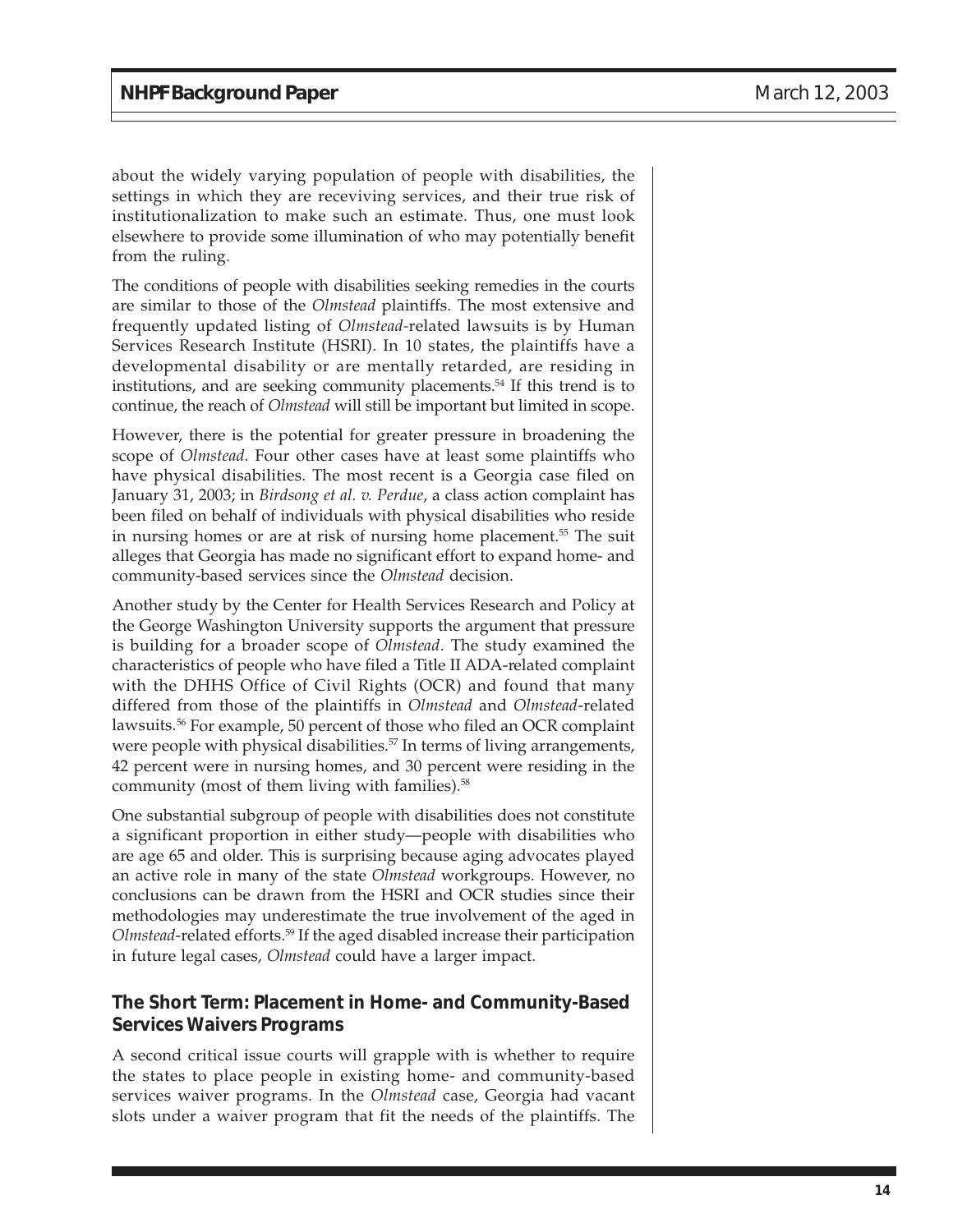waiver slots were vacant because the state had not allocated state funding. A question the district courts are facing, but few have decided, is whether fulfilling a request for a placement is a reasonable modification when slots are available.

In post-*Olmstead* settlement agreements, many states are filling vacant slots and expanding their home- and community-based services waiver programs to include more slots. Over a five-year period, Massachusetts will extend community services to an additional 375 to 400 people per year.<sup>60</sup> Hawaii has agreed to increase the number of waiver slots by  $70$ percent over a three-year period. Louisiana, Washington, and West Virginia have also signed agreements to expand the number of waiver slots.

Not all states, however, are filling vacant slots. In response to the state fiscal crisis, Michigan and Idaho proposed reducing the number of filled waiver slots. Michigan's proposal is being challenged in court. In one district case, *Benjamin v. Ohl*, the federal district court instructed the state that it "will have to show more than that the state has not appropriated enough funding."<sup>61</sup>

#### **The Long Run: Expansion Potential for Community-Based Services**

A third critical question that courts will need to address in determining whether states' efforts meet the reasonable-modifications standard involves what to do when a state's waiver slots are filled: Will courts require states to obtain new waivers or will they be allowed to have their waiting lists grow? One interpretation is that instructing the state to expand its waiver program would constitute a "fundamental alteration," since it might require the state to reallocate budget funds from a disability program to finance a waiver expansion.<sup>62</sup> This could violate Ginsburg's admonition that states "mete out services with an even hand."

It is not clear how the courts will rule on this issue. As noted, in response to *Olmstead*-related lawsuits, several states have signed settlement agreements expanding the number of waiver slots. But those settlements were signed between February 2000 and August 2001, when state budgets were in good shape.<sup>63</sup> No similarly broad agreements have been crafted since then.

One case, *Arc of Washington State v. Lyle Quasima,* did touch on this issue. The federal district judge made a summary ruling dismissing the case. The dismissal was based on the finding that the ADA cannot serve as the basis for ordering a state to increase its limit on the number of individuals who receive waiver services. Doing so would require the state to make a "fundamental alteration" in its services.<sup>64</sup> This case, however, eventually resulted in a settlement agreement signed in April 2001.

If other courts hand down decisions that adopt the argument of the judge in *Arc of Washington v. Lyle Quasima*, a deterrent for expanding the supply **Between February 2000 and August 2001, when state budgets were in good shape, several states signed settlement agreements expanding the number of waiver slots.**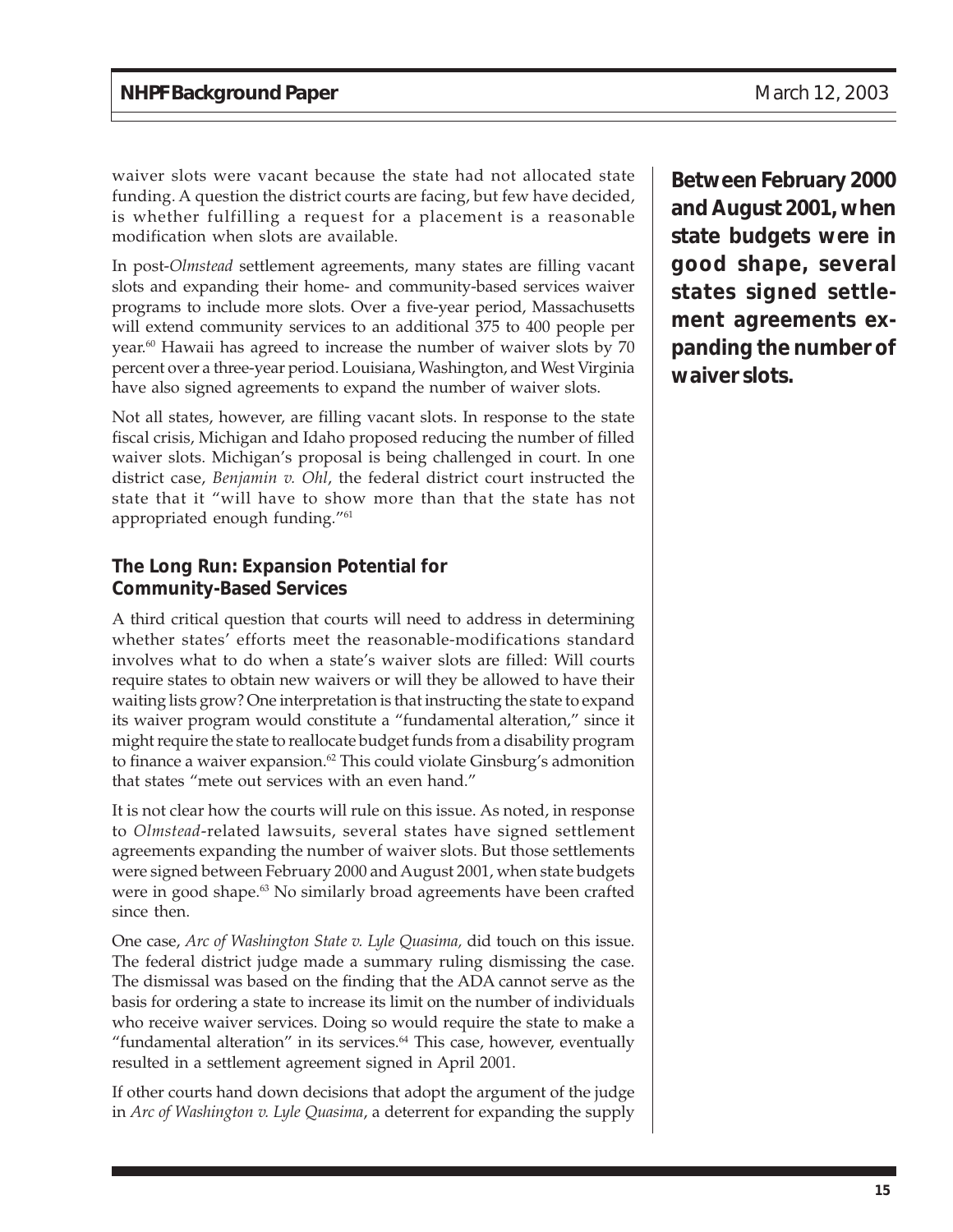of home- and community-based services could be created. States, knowing that obtaining more waiver slots will place them under great legal pressure to fill them immediately, may decide not to request additional slots.

If this disincentive were to occur, *Olmstead* could slow the expansion of new waiver slots—the exact opposite of what advocates are seeking. The overall effect of *Olmstead* could simply be a short-term spurt in funding unfilled home- and community-based service waiver slots, followed by slow growth thereafter. However, adopting the scenario in Ginsburg's two-part example—an effective plan and a waiting list moving at a reasonable pace—could lead to a quite different conclusion.

For a state to demonstrate it has met the first criterion in the example a "comprehensive, effectively working plan for placing qualified persons with mental disabilities in less restrictive settings"—implies that it must be making continued progress in improving the availability of community placements. The district courts will have to rule on what constitutes such a plan. Although there is no systematic report on the implementation status of state plans, one study of plans in 14 states found that their implementation would put those states in compliance with the *Olmstead* decision.65 In only one case (*Arc of Delaware v. Meconi*), which has yet to go to trial, has the plaintiff argued that the state's plan is inadequate.<sup>66</sup>

Determining whether a state is conforming to the second part of the Court's example—"a waiting list that moved at a reasonable pace"—is more problematic: A state may have a difficult time arguing it is complying with Title II of the ADA if the waiting list for waiver slots remains static or moves very slowly. While no decisions based on the ADA have focused exclusively on what constitutes a reasonable pace, a set of court cases focused on Medicaid waiting lists could provide precedents for defining it.67

Under Medicaid law, services are to be provided with "reasonable promptness." In a watershed decision, the 11<sup>th</sup> Circuit Court of Appeals ruled federal Medicaid law does not allow a state to wait-list individuals for ICF/MR (intermediate care facilities for the mentally retarded) waiver services indefinitely.<sup>68</sup> While reasonable promptness has not been precisely defined, there appears to be a growing consensus among some courts that frequent waiting periods of "many years are outside of the zone of reasonableness."<sup>69</sup> Thus, in the longer term, the Ginsburg example may provide people with disabilities additional support in challenging states that hope to be in compliance simply by filling vacant waiver slots without ever expanding their waiver programs.

### **AN EVOLVING POLICY DRAMA**

At this point, *Olmstead* has raised many more issues than it has answered. That should not be surprising, since, despite being handed down almost four years ago, *Olmstead* is still in the preliminary stages of implementation.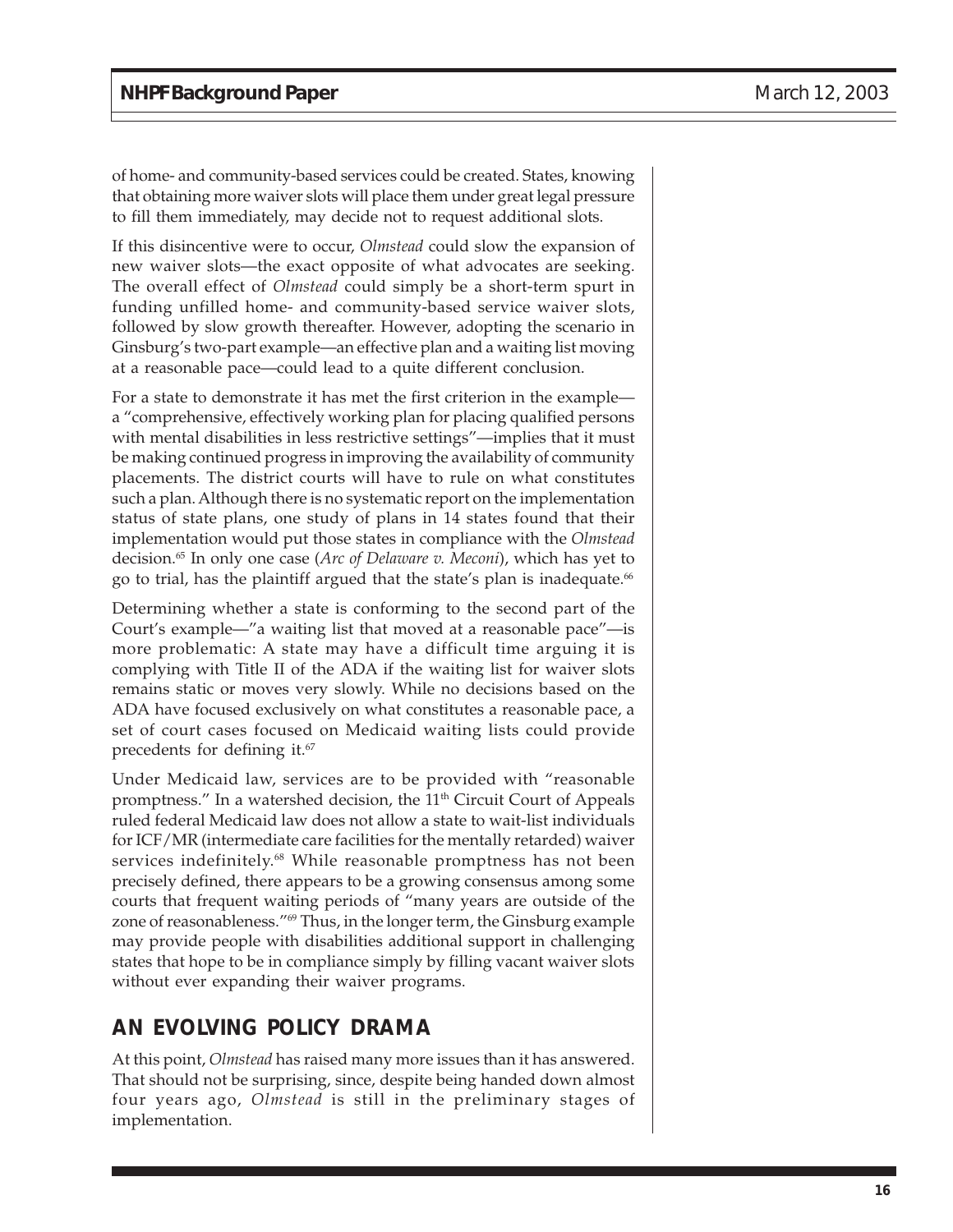And following the progress of *Olmstead* will be frustrating. Unlike other major policy actions, such as new federal legislation, there are no clearly stated objectives, budgets, or timetables to guide and measure implementation. The pace of implementation will fluctuate, undergoing both periods of intense activity, such as the year following the Supreme Court decision, and phases, like the present, of slower progress. The timing of subsequent court decisions will be unpredictable and sporadic, resulting in piecemeal clarification.

Future periods of increased activity will likely result from key court decisions, especially at the appellate and, possibly, at the Supreme Court levels.70 Numerous court decisions will have to be made before sufficient case law is built clarifying who is covered under *Olmstead*, where the boundary lays between a reasonable accommodation and a fundamental alteration, when a waiting list is moving at a reasonable pace, and what constitutes an effectively working state plan. Given the glacial pace of the legal process, therefore, it will be years before the full impact of *Olmstead* is known.

Care must be taken in estimating the power of *Olmstead* to effect change. Regardless of future court decisions, there are still many issues impeding the expansion of home- and community-based long-term services that are not addressed by *Olmstead.* It does not increase the workforce needed to deliver more services, nor does it create an oversight system assuring that the community-based services delivered are of high quality. A number of questions are yet to be answered if home- and community-based care are to be expanded:

■ How can the true extent of the "woodwork effect" on the demand for services in the community setting be determined?

■ Will the federal government provide states additional assistance in meeting their obligations?

■ Will the New Freedom Initiative, including the systems change grants, be able to meet the high expectations for removing barriers to community care at the federal and state levels?

■ Are there other state financing strategies that can be developed to fund an increase in services?

Although *Olmstead* is not the solution to bridging the large gap between demand and supply for home- and community-based services, it does apply additional pressure on state and federal policymakers to address these issues. And it adds another stakeholder in the process—judges who will be determining whether the pace of implementation is adequate.

How powerful this force will be is yet to be determined. Nonetheless, the ruling has served as a catalyst for state and federal government activity. It has empowered people with disabilities, particularly those residing in institutions, with legal recourse to obtain home- and community-based services. And the Court's opinion has set into motion

**Given the glacial pace of the legal process, it will be years before the full impact of** *Olmstead* **is known.**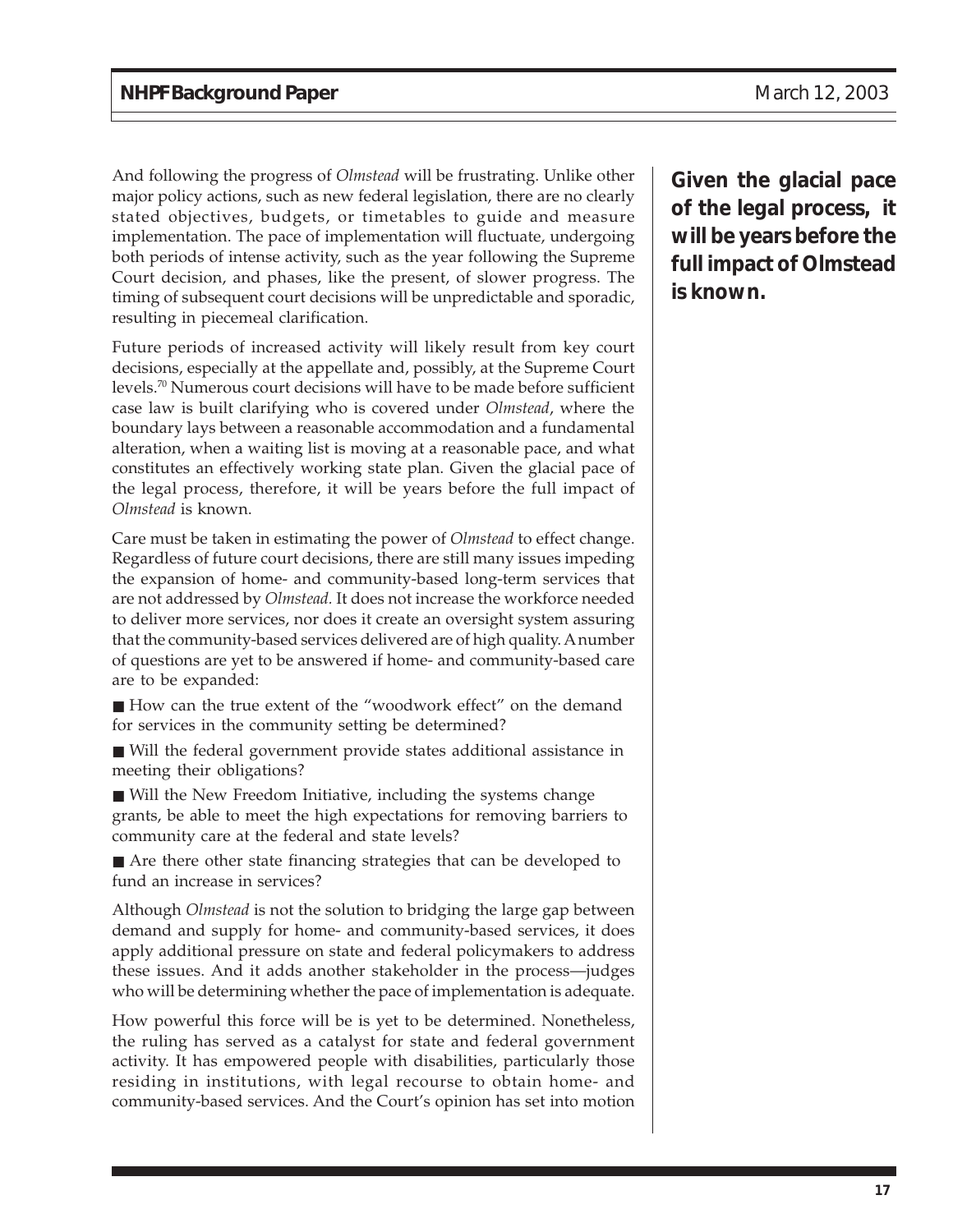a new expectation for community-based services that will be hard to ignore. Long-term care policymakers will find it difficult not to make some accommodation to this ruling today and in the years to come.

#### **ENDNOTES**

1. Jefferson D. E. Smith and Steve P. Calandrillo, "Forward to Fundamental Alteration: Addressing ADA Title II Integration Lawsuits after Olmstead v. L.C.," *Harvard Journal of Law and Public Policy*, Summer 2001.

2. Sara Rosenbaum, "*Olmstead v. L.C.*: Analysis and Implications for Medicaid Policy," working paper, Center for Health Care Strategies, Lawrenceville, New Jersey, May 2000; accessed February 10, 2003, at http://www.chcs.org/publications/pdf/cas/Olmstead.pdf.

3. Kathryn G. Allen, "Long-Term Care: Implications of Supreme Court's Olmstead Decision Are Still Unfolding" (GAO-01-1167T), testimony before the Special Committee on Aging, U.S. Senate, Washington, D.C., September 24, 2001; accessed March 6, 2003, at http:// www.ohiosilc.org/il/library/medicaid/d011167t.pdf.

4. Barbara Polister, ed., "Policies and Resources Related to Waiting Lists of Persons with Mental Retardation and Related Developmental Disabilities," University of Minnesota, Minneapolis, June 2002; accessed February 11, 2003 at http://rtc.umn.edu/pdf/waitlist2002.pdf.

5. Gary Smith, Janet O'Keeffe, Letty Carpenter, Pamela Doty, Gavin Kennedy, Brian Burwell, Robert Mollica, and Loretta Williams, "Understanding Medicaid Home and Community Services: A Primer," U.S. Department of Health and Human Services, Washington, D.C., October 2000; accessed February 7, 2003, at http://aspe.hhs.gov/daltcp/reports/primer.htm.

6. The "woodwork effect" theory is based on the belief that if the states and the federal government were to pay for substantially expanded home-based and community-based care, the many people who currently remain at home or in the community because of the supportive care being provided by family or friends would come forward to claim the expanded benefits. Thus, the savings realized by providing less-expensive, home- and community-based care for persons formerly residing in an institutional setting would be more than offset by the increased number of people who would take advantage of the benefits.

7. For example, in 1980 payments for nursing home care comprised 34 percent of total Medicaid payments, while home health services comprised 1.4 percent. See Congressional Research Service (CRS), *Medicaid Source Book: Background Data and Analysis* (Washington, D.C.: U.S. Government Printing Office, January 1993), Table II-13.

8. Robert Wardwell, Visiting Nurses Associations of America, telephone communication with author, December 3, 2002. Also, a description of those and similar evaluations is available in Pamela Doty, "Cost-Effectiveness of Home and Community-Based Long-Term Care Services," U.S. Department of Health and Human Services, June 2000; accessed February 11, 2003, at http://aspe.hhs.gov/daltcp/reports/costeff.htm..

9. Wardwell, telephone communication.

10. Wardwell, telephone communication. An example of the restraint in growth is revealed by a comparison of Medicaid payments. Home health services grew from 1.4 percent of total Medicaid payments in 1980, to 5 percent in 1990. Nursing home payments in 1990 were 27 percent. See CRS, Medicaid Source Book.

11. Allen, "Long-Term Care."

12. Allen, "Long-Term Care." The 50th state, Arizona, has a Section 1115 waiver that includes home- and community-based services offered under Section 1915(c).

13. Gary Smith, "Status Report: Litigation Concerning Medicaid Services for Persons with Developmental and Other Disabilities," Human Services Research Institute, Portland, Oregon; accessed February 11, 2002, at http://www.hsri.org/index.asp?id=news. The waiting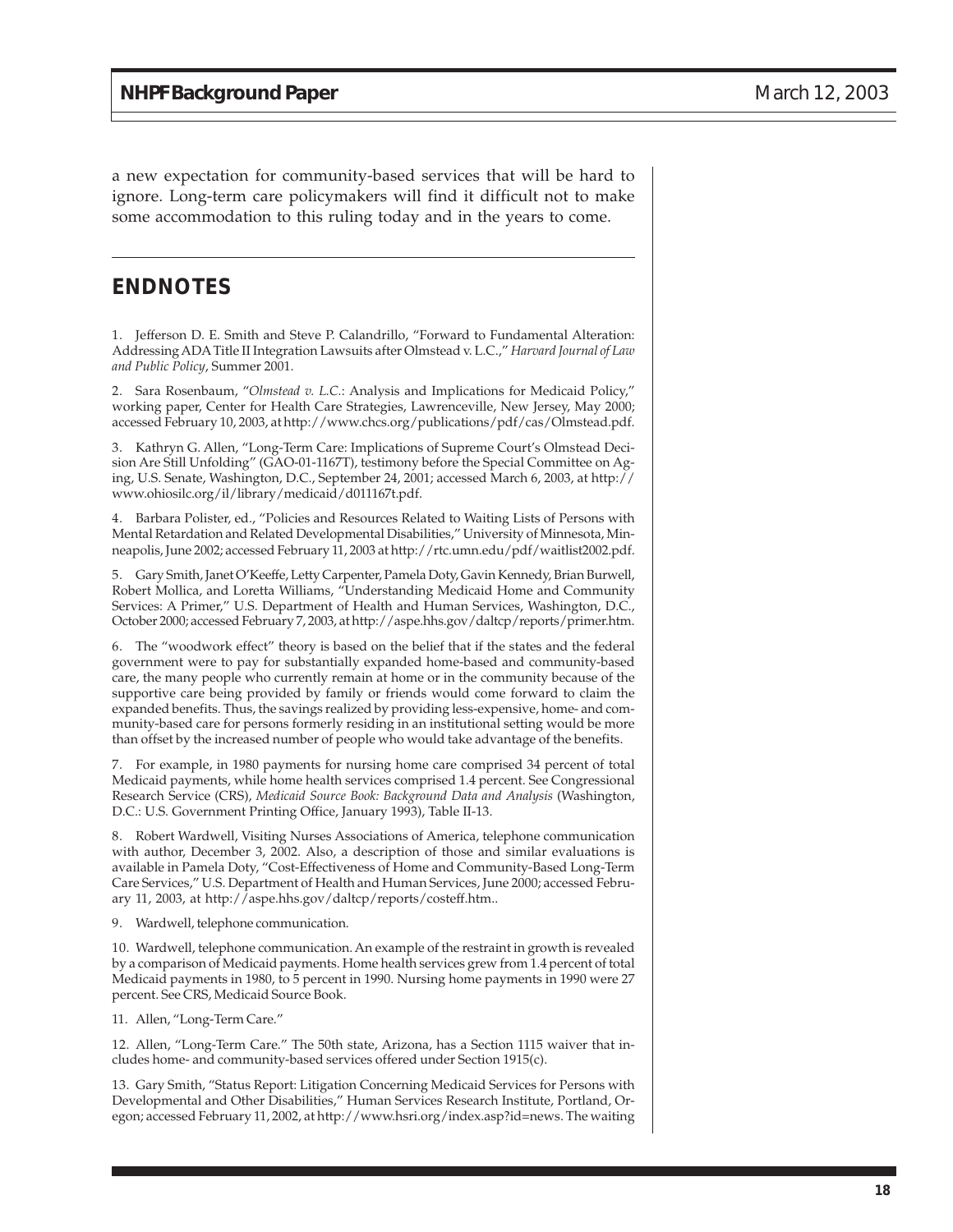list numbers are from court records. Current information on waiting lists is difficult of obtain, for state reports on waiting lists are sporadic and often incomplete. Also, the presence of a list can be misleading at times. For example, a person may be receiving a variety of home health services but be on a waiting list for a narrow, unmet need, such as a housing modification.

14. Sara Rosenbaum, Alexandra Stewart, and Joel Teitelbaum, "Defining 'Reasonable Pace' In the Post-Olmstead Environment," working paper, Center for Health Care Strategies, Lawrenceville, New Jersey, April 2002; accessed September 22, 2002, at http://www.chcs.org/ publications/pdf/cas/reasonablepace.pdf.

15. Andrew I. Batavia, "A Right to Personal Assistance Services: 'Most Integrated Setting Appropriate' Requirements and the Independent Living Model of Long-Term Care," *American Journal of Law and Medicine*, 28, no.2 (Spring 2001).

16. President, "New Freedom Initiative," White House, February 1, 2001; accessed April 10, 2002, at http://www.whitehouse.gov/news/freedominitiative/freedominitiative.html.

17. Americans with Disabilities Act of 1990, Section 3, Definitions; accessed February 11, 2003, at http://www.usdoj.gov/crt/ada/pubs/ada.txt.

18. This information was drawn from the ADA Title II regulations, Section 35.104, Definitions; accessed March 6, 2003, at http://www.usdoj.gov/crt/ada/reg2.html. The regulations also list over 18 specific conditions, including diabetes, epilepsy, cancer, hearing impairment, drug addiction and alcoholism.

19. *Olmstead v. L.C.,* 527 U.S. 581 (1999); accessed February 11, 2003, at http://caselaw.lp. findlaw.com/cgibin/getcase.pl?court=US&navby=case&vol=000&invol=98536.

20. Rosenbaum, "*Olmstead:* Analysis" Two other Titles of ADA proscribe discriminatory practices in employment (Title I) and public accommodations (Title III). Title I, while not addressed in the Olmstead ruling or in this paper, is nonetheless of interest to health policymakers, for it applies to employment-related benefits, such as health coverage.

21. *Olmstead v. L.C.* In the same section the opinion also notes that the statute defines a public entity as "any state or local government," and "any department, agency, [or] special purpose district" of a state or local government. A qualified individual is "an individual with a disability who with or without reasonable modifications to rules, policies, or practices, the removal of architectural, communication, or transportation barriers, or the provision of auxiliary aids and services, meets the essential eligibility requirements for the receipt of services or the participation in programs or activities provided by a public entity."

22. *Olmstead v. L.C.*

23. *Olmstead v. L.C.*

24. *Olmstead v. L.C.* The "reasonable-modifications rule" is sometimes referred to in post-*Olmstead* articles as the "fundamental alteration rule."

25. *L.C. v. Olmstead*, U.S. 11th Circuit Court of Appeals, No. 97-8538; accessed March 20, 2002, at http://laws.lp.findlaw.com/11th/978538OPN.html. See also *Olmstead v. L.C.*

26. This alternative method of determining discrimination generated a stinging dissent from Justice Clarence Thomas that was joined by Chief Justice William Rehnquist and Justice Antonin Scalia. They argued that "discrimination, as typically understood, requires a showing that a claimant received differential treatment *vis-a-vis* members of a different group on the basis of a statutorily described characteristic."

27. *Olmstead v. L.C.*

28. The facts of the case raised this concern. One of the plaintiffs received a recommendation for a community placement, a homeless shelter. This was quickly rescinded by the state.

29. *Olmstead v. L.C.*

30. Justices Kennedy and Breyer noted in a concurring opinion that the courts must show "appropriate deference to the program funding decisions of state policymakers."

31. *Olmstead v. L.C.*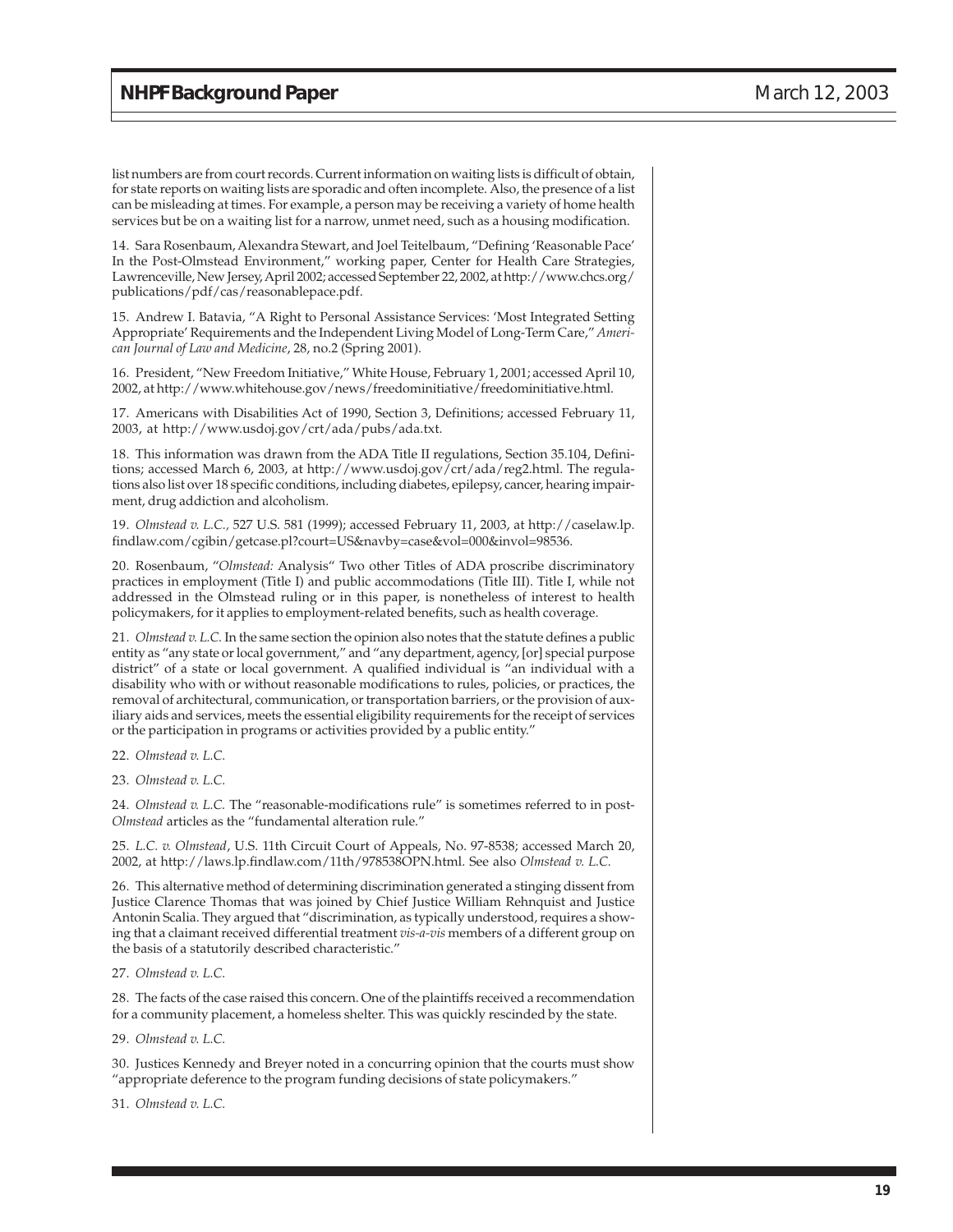- 32. *Olmstead v. L.C.*
- 33. *Olmstead v. L.C.*
- 34. *Olmstead v. L.C.*

35. The example's impact is striking, given that it comes from a section of the opinion where there is a plurality of four justices, not a majority.

36. Donna E. Shalala, "Secretary's Letter to Governors on Olmstead Decision," U.S. Department of Health and Human Services, Washington, D.C., January 14, 2000; accessed February 22, 2003, at http://cms.hhs.gov/states/letters/smd1140b.asp.

37. U.S. Department of Health and Human Services, "HHS Proposes Changes Allowing States to Expand Medicaid Coverage," press release, October 27, 2000; accessed February 22, 2003, at http://www.hhs.gov/news/press/2000pres/20001027.html.

38. Timothy M. Westmoreland, "Olmstead Update No. 5 (New Tools for States)," letter to Medicaid directors, U.S. Department of Health and Human Services, January 10, 2001; accessed February 23, 2003, at http://cms.hhs.gov/states/letters/smd110a1.pdf.

39. For more information about the systems change grantees and the Community Living Exchange Collaborative, see Resource Network on Home and Community-Based Services, "Community Living Exchange Collaborative: A National Technical Assistance Program," at http://www.hcbs.org/exchange\_collaborative.htm.

40. President, "New Freedom Initiative."

41 Only Arizona and South Dakota did not apply.

42. President, Executive Order, "Community-Based Alternatives for Individuals with Disabilities," White House, Office of the Press Secretary, June 19, 2001; accessed February 28, 2002, at http://www.whitehouse.gov/news/releases/2001/06/20010619.html.

43. The agencies included the Departments of Health and Human Services, Justice, Education, Labor, and Housing and Urban Development as well as the Social Security Administration. Subsequently, this effort was joined by the Departments of Transportation and Veterans Affairs, along with the U.S. Office of Personnel Management.

44. U.S. Department of Health and Human Services, "Delivering on the Promise—Report of Federal Agencies' Actions to Eliminate Barriers and Promote Community Integration," press release, Washington, D.C., March 25, 2000; accessed June 14, 2002, at http://www.hhs.gov/ news/press/2002pres/20020325.html

45. U.S. Department of Health and Human Services, "Delivering on the Promise: Self-Evaluation to Promote Community Living for People with Disabilities," report to the president on Executive Order 13217, March 2002; accessed February 11, 2003, at http://www.hhs.gov/ newfreedom/final/hhsfull.html.

46. Donna Folkemer, National Conference of State Legislatures, telephone communication with author, February 5, 2003.

47. Wendy Fox-Grage, Donna Folkemer, and Kevein Horahan, "The States' Response to the *Olmstead* Decision: A Status Report," National Conference of State Legislatures, March 2001; accessed January 19, 2003, at http://www.ncsl.org/programs/health/forum/ olmsreport2001.pdf.

48. Fox-Grage, Folkemer, and Horahan, "States' Response."

49. Susan Reinhard, Rutgers Center for State Health Policy, email communication with author, February 11, 2003.

50. In contrast to the executive branch, where regulations and technical assistance are often provided in implementing a new policy or program, the judicial branch does not have a history of legal scholarship explicitly intended to inform advocates and judges of how to deal with future cases. See Smith and Calandrillo, "Forward to Fundamental Alteration."

51. This is in contrast to the more detailed guidelines issued under the employment and public accommodation titles of the ADA. See Smith and Calandrillo, "Forward to Fundamental Alteration."